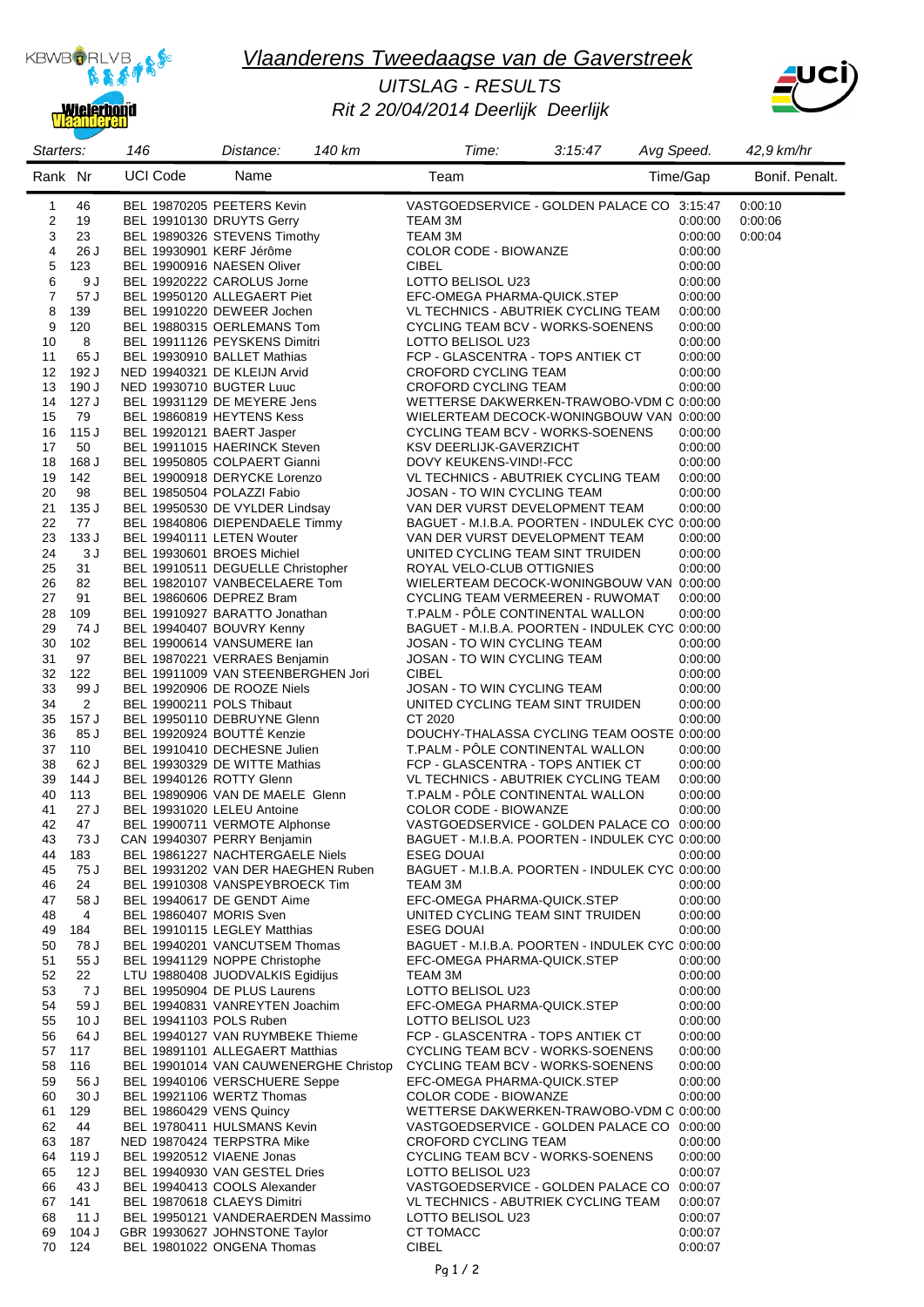

eren

# *Vlaanderens Tweedaagse van de Gaverstreek*

### *Rit 2 20/04/2014 Deerlijk Deerlijk UITSLAG - RESULTS*



| Starters:  |                | 146                       | 140 km<br>Distance:                                           | Time:                                                           | 3:15:47 | Avg Speed.         | 42,9 km/hr     |
|------------|----------------|---------------------------|---------------------------------------------------------------|-----------------------------------------------------------------|---------|--------------------|----------------|
| Rank Nr    |                | <b>UCI Code</b>           | Name                                                          | Team                                                            |         | Time/Gap           | Bonif. Penalt. |
| 71         | 148            |                           | BEL 19900429 DIELEMAN Michiel                                 | SMARTPHOTO CYCLING TEAM                                         |         | 0:00:16            |                |
| 72         | 193            |                           | NED 19880712 HUENDERS Mitchell                                | WV NOORD HOLLAND-RUITER DAKKAPELLE 0:01:37<br><b>ESEG DOUAI</b> |         |                    |                |
| 73<br>74   | 185 J<br>189 J | NED 19950322 LIND Jorrit  | FRA 19921102 FOBERT Arthur                                    | CROFORD CYCLING TEAM                                            |         | 0:02:57<br>0:02:57 |                |
| 75         | 128            |                           | BEL 19830817 VAN BOVEN Frederik                               | WETTERSE DAKWERKEN-TRAWOBO-VDM C 0:02:57                        |         |                    |                |
| 76         | 186 J          |                           | FRA 19920204 GOUEL Valentin                                   | <b>ESEG DOUAI</b>                                               |         | 0:02:57            |                |
| 77         | 67 J           |                           | BEL 19921204 DOCKX Kristof                                    | V.Z.W. ROYAL ANTWERP BICYCLE CLUB                               |         | 0.02:57            |                |
| 78         | 18             | BEL 19910922 VELLE Glenn  |                                                               | COLBA SUPERANO HAM                                              |         | 0:02:57            |                |
| 79         | 40             |                           | BEL 19880406 VANDAELE Angelo                                  | <b>CYCLING TEAM ZUIDWEST</b>                                    |         | 0:02:57            |                |
| 80         | 63 J           |                           | BEL 19930404 VANDAELE Thijs                                   | FCP - GLASCENTRA - TOPS ANTIEK CT                               |         | 0:02:57            |                |
| 81         | 35             |                           | BEL 19760511 ROLET Sylvain                                    | ROYAL VELO-CLUB OTTIGNIES                                       |         | 0:02:57            |                |
| 82         | 53 J           |                           | BEL 19950807 BOUTTÉ Jordy                                     | KSV DEERLIJK-GAVERZICHT                                         |         | 0:02:57            |                |
| 83         | 15J            |                           | BEL 19920704 GOELEVEN Jeroen                                  | COLBA SUPERANO HAM                                              |         | 0:02:57            |                |
| 84         | 49 J           |                           | BEL 19940818 YSERBIJT Jesper                                  | KSV DEERLIJK-GAVERZICHT                                         |         | 0:02:57            |                |
| 85         | 87 J           |                           | BEL 19920903 OVAERE Jonas                                     | DOUCHY-THALASSA CYCLING TEAM OOSTE 0:02:57                      |         |                    |                |
| 86         | 107            | GBR 19850818 SMAIL Robert |                                                               | CT TOMACC                                                       |         | 0:02:57            |                |
| 87         | 140            |                           | BEL 19911210 VANNESTE Evert                                   | VL TECHNICS - ABUTRIEK CYCLING TEAM                             |         | 0:02:57            |                |
| 88         | 29             |                           | BEL 19910208 GÉROMBOUX Arnaud<br>BEL 19920529 SEYNAEVE Lander | COLOR CODE - BIOWANZE<br>EFC-OMEGA PHARMA-QUICK.STEP            |         | 0:02:57            |                |
| 89<br>90   | 60 J<br>45     | BEL 19790526 GEYSEN Kurt  |                                                               | VASTGOEDSERVICE - GOLDEN PALACE CO 0:03:02                      |         | 0:03:02            |                |
| 91         | 163            | BEL 19850817 BORRY Kim    |                                                               | DOVY KEUKENS-VINDI-FCC                                          |         | 0:03:02            |                |
| 92         | 114            |                           | BEL 19890823 YDENS Andrew                                     | T.PALM - PÔLE CONTINENTAL WALLON                                |         | 0:03:02            |                |
| 93         | 167            |                           | BEL 19820613 GHYLLEBERT Pieter                                | DOVY KEUKENS-VIND!-FCC                                          |         | 0:03:02            |                |
| 94         | $\mathbf{1}$   | BEL 19890928 NOELS Sven   |                                                               | UNITED CYCLING TEAM SINT TRUIDEN                                |         | 0:03:02            |                |
| 95         | 121            |                           | BEL 19911016 CALLEBAUT Kevin                                  | <b>CIBEL</b>                                                    |         | 0:03:02            |                |
| 96         | 164            |                           | BEL 19860220 DECOUTTERE Jonas                                 | DOVY KEUKENS-VIND!-FCC                                          |         | 0:03:02            |                |
| 97         | 25 J           |                           | BEL 19951112 PICOUX Maximilien                                | COLOR CODE - BIOWANZE                                           |         | 0:03:02            |                |
| 98         | 72             |                           | BEL 19900217 GOUDKET Jeroen                                   | V.Z.W. ROYAL ANTWERP BICYCLE CLUB                               |         | 0:03:02            |                |
| 99         | 21             |                           | BEL 19911220 VAN ZUMMEREN Stef                                | TEAM 3M                                                         |         | 0:03:02            |                |
| 100        | 39             |                           | BEL 19890520 BULTYNCK Kenneth                                 | <b>CYCLING TEAM ZUIDWEST</b>                                    |         | 0:03:02            |                |
| 101        | 188            | NED 19870611 ASJES Jelmer |                                                               | CROFORD CYCLING TEAM                                            |         | 0:03:02            |                |
| 102        | 38             |                           | BEL 19761120 GELDHOF David                                    | <b>CYCLING TEAM ZUIDWEST</b>                                    |         | 0:03:02            |                |
| 103        | 126 J          |                           | BEL 19921113 SCHITTECATTE Niels                               | <b>CIBEL</b>                                                    |         | 0:03:09            |                |
| 104        | 125            |                           | BEL 19881010 DE DECKER Bjorn                                  | <b>CIBEL</b>                                                    |         | 0:03:09            |                |
| 105        | 6 J            |                           | BEL 19940330 VAN PETEGEM Nick                                 | UNITED CYCLING TEAM SINT TRUIDEN                                |         | 0:03:09            |                |
| 106        | 154 J          |                           | BEL 19930131 VERWEE Pieter                                    | <b>ASFRA RACING TEAM</b>                                        |         | 0:07:20            |                |
| 107<br>108 | 103<br>176 J   | GBR 19890221 HARRIS Joe   | BEL 19940419 RASSCHAERT Kevin                                 | CT TOMACC<br>DEPLASCO - V.D.B.G. STEENHOUWERIJ CY 0:07:20       |         | 0:07:20            |                |
| 109        | 86             |                           | BEL 19870829 CARDOEN Henryk                                   | DOUCHY-THALASSA CYCLING TEAM OOSTE 0:07:20                      |         |                    |                |
| 110        | 52 J           |                           | BEL 19950210 BALCAEN Manolito                                 | KSV DEERLIJK-GAVERZICHT                                         |         | 0:07:20            |                |
| 111        | 61 J           |                           | BEL 19940309 CAUWELIER Glenn                                  | FCP - GLASCENTRA - TOPS ANTIEK CT                               |         | 0:07:20            |                |
| 112        | 118 J          |                           | BEL 19940701 PYFFEROEN Miel                                   | CYCLING TEAM BCV - WORKS-SOENENS                                |         | 0:07:20            |                |
| 113        | 54 J           |                           | BEL 19920406 DESCAMPS Joris                                   | KSV DEERLIJK-GAVERZICHT                                         |         | 0.07:20            |                |
| 114        | 180 J          |                           | BEL 19921205 VAN DER SCHUEREN Nicky                           | DEPLASCO - V.D.B.G. STEENHOUWERIJ CY                            |         | 0:07:20            |                |
| 115        | 162 J          |                           | GBR 19941117 TANFIELD Harry                                   | CT 2020                                                         |         | 0.07:20            |                |
| 116        | 152 J          | BEL 19920516 SPIERS Tim   |                                                               | ASFRA RACING TEAM                                               |         | 0:07:20            |                |
| 117        | 172 J          |                           | JPN 19920605 NAKAZATO Masaru                                  | TEAM EURASIA - IRC TIRE                                         |         | 0.07:20            |                |
| 118        | 158            |                           | BEL 19911105 DENOLF Ritchie                                   | CT 2020                                                         |         | 0.07:20            |                |
| 119        | 28 J           | BEL 19951011 BLEUS Robin  |                                                               | COLOR CODE - BIOWANZE                                           |         | 0:07:20            |                |
| 120        | 150            | BEL 19781127 VELGHE Bart  |                                                               | SMARTPHOTO CYCLING TEAM                                         |         | 0:07:20            |                |
| 121        | 5 J            |                           | BEL 19940421 THIERENS Sam<br>NED 19851002 SCHREURS Leander    | UNITED CYCLING TEAM SINT TRUIDEN                                |         | 0:07:20            |                |
| 122<br>123 | 196<br>20      |                           | BEL 19911112 SEGERS Joren                                     | WV NOORD HOLLAND-RUITER DAKKAPELLE 0:07:20<br>TEAM 3M           |         | 0:07:20            |                |
| 124        | 179 J          |                           | BEL 19930510 VANDER BEKEN Michiel                             | DEPLASCO - V.D.B.G. STEENHOUWERIJ CY                            |         | 0:07:20            |                |
| 125        | 68             |                           | BEL 19900425 DE KEERSMAEKER Alexander                         | V.Z.W. ROYAL ANTWERP BICYCLE CLUB                               |         | 0.07:20            |                |
| 126        | 181            |                           | FRA 19900218 FOBERT Victor                                    | ESEG DOUAI                                                      |         | 0:07:20            |                |
| 127        | 136 J          |                           | BEL 19930930 DE BOCK Stijn                                    | VAN DER VURST DEVELOPMENT TEAM                                  |         | 0:07:20            |                |
| 128        | 80             |                           | BEL 19780627 DEGEZELLE Kevin                                  | WIELERTEAM DECOCK-WONINGBOUW VAN 0:07:20                        |         |                    |                |
| 129        | 134            | BEL 19870223 DOMS Steven  |                                                               | VAN DER VURST DEVELOPMENT TEAM                                  |         | 0:07:20            |                |
| 130        | 182            |                           | BEL 19900710 DELMARQUETTE Remi                                | <b>ESEG DOUAI</b>                                               |         | 0:07:20            |                |
| 131        | 32 J           |                           | BEL 19920630 DE SCHUYTER Arne                                 | ROYAL VELO-CLUB OTTIGNIES                                       |         | 0.07:20            |                |
| 132        | 95             | BEL 19880417 DESMET Jani  |                                                               | CYCLING TEAM VERMEEREN - RUWOMAT                                |         | 0.07:20            |                |
| 133        | 143 J          |                           | NED 19950323 MOELEKER Ivar                                    | VL TECHNICS - ABUTRIEK CYCLING TEAM                             |         | 0.07:20            |                |
| 134        | 41             | BEL 19850330 MAES Jo      |                                                               | <b>CYCLING TEAM ZUIDWEST</b>                                    |         | 0:10:30            |                |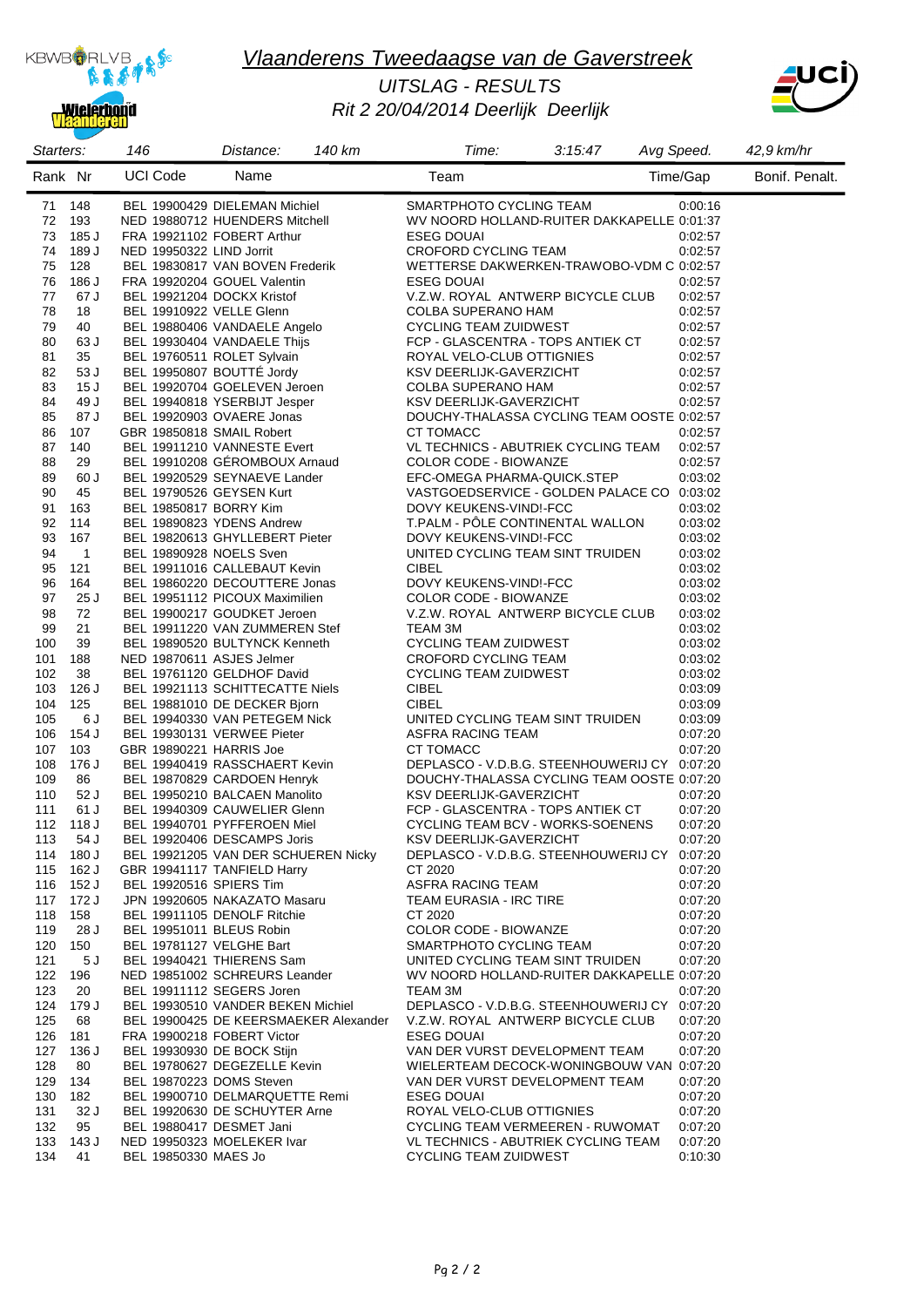

*Algemeen individueel klassement- Classement individuel général - General Classification*



### *na Rit 2 20/04/2014 Deerlijk - Deerlijk*

|          | Rank Nr        |   |                              | Name                                               | Team                                                                  | Time               | Gap                |
|----------|----------------|---|------------------------------|----------------------------------------------------|-----------------------------------------------------------------------|--------------------|--------------------|
| 1        | 58             | J | BEL 19940617                 | DE GENDT Aime                                      | EFC-OMEGA PHARMA-QUICK.STEP                                           | 6:45:23            | 0:00:00            |
| 2        | 24             |   | BEL 19910308                 | VANSPEYBROECK Tim                                  | TEAM 3M                                                               | 6:45:27            | 0:00:04            |
| 3        | 123            |   | BEL 19900916                 | <b>NAESEN Oliver</b>                               | <b>CIBEL</b>                                                          | 6:45:29            | 0.00:06            |
| 4<br>5   | 31<br>19       |   | BEL 19910511<br>BEL 19910130 | <b>DEGUELLE Christopher</b><br><b>DRUYTS Gerry</b> | ROYAL VELO-CLUB OTTIGNIES<br>TEAM 3M                                  | 6:45:33<br>6:45:47 | 0:00:10<br>0:00:24 |
| 6        | 97             |   | BEL 19870221                 | <b>VERRAES Benjamin</b>                            | JOSAN - TO WIN CYCLING TEAM                                           | 6:45:50            | 0:00:27            |
| 7        | 117            |   | BEL 19891101                 | <b>ALLEGAERT Matthias</b>                          | CYCLING TEAM BCV - WORKS-SOENENS                                      | 6:45:51            | 0:00:28            |
| 8        | 184            |   | BEL 19910115                 | <b>LEGLEY Matthias</b>                             | <b>ESEG DOUAI</b>                                                     | 6:45:52            | 0:00:29            |
| 9        | 26             | J | BEL 19930901                 | <b>KERF Jérôme</b>                                 | COLOR CODE - BIOWANZE                                                 | 6:45:53            | 0:00:30            |
| 10       | 57             | J | BEL 19950120                 | <b>ALLEGAERT Piet</b>                              | EFC-OMEGA PHARMA-QUICK.STEP                                           | 6:45:53            | 0:00:30            |
| 11       | 79             |   | BEL 19860819                 | <b>HEYTENS Kess</b>                                | WIELERTEAM DECOCK-WONINGBOUW VANDEK                                   | 6:45:53            | 0:00:30            |
| 12<br>13 | 8<br>98        |   | BEL 19911126<br>BEL 19850504 | <b>PEYSKENS Dimitri</b><br>POLAZZI Fabio           | LOTTO BELISOL U23<br><b>JOSAN - TO WIN CYCLING TEAM</b>               | 6:45:53<br>6:45:53 | 0:00:30<br>0:00:30 |
| 14       | 122            |   | BEL 19911009                 | VAN STEENBERGHEN Jori                              | <b>CIBEL</b>                                                          | 6:45:53            | 0:00:30            |
| 15       | 73             | J | CAN 19940307                 | PERRY Benjamin                                     | BAGUET - M.I.B.A. POORTEN - INDULEK CYCLING                           | 6:45:53            | 0:00:30            |
| 16       | 44             |   | BEL 19780411                 | <b>HULSMANS Kevin</b>                              | VASTGOEDSERVICE - GOLDEN PALACE CONTIN                                | 6:45:53            | 0:00:30            |
| 17       | 141            |   | BEL 19870618                 | <b>CLAEYS Dimitri</b>                              | VL TECHNICS - ABUTRIEK CYCLING TEAM                                   | 6:46:00            | 0:00:37            |
| 18       | 46             |   | BEL 19870205                 | <b>PEETERS Kevin</b>                               | VASTGOEDSERVICE - GOLDEN PALACE CONTIN                                | 6:46:05            | 0:00:42            |
| 19       | 23             |   | BEL 19890326                 | <b>STEVENS Timothy</b>                             | TEAM 3M<br>VAN CAUWENERGHE Christo CYCLING TEAM BCV - WORKS-SOENENS   | 6:46:11            | 0:00:48            |
| 20<br>21 | 116<br>9       | J | BEL 19901014<br>BEL 19920222 | <b>CAROLUS Jorne</b>                               | LOTTO BELISOL U23                                                     | 6:46:12<br>6:46:15 | 0:00:49<br>0:00:52 |
| 22       | 192            | J | NED 19940321                 | DE KLEIJN Arvid                                    | <b>CROFORD CYCLING TEAM</b>                                           | 6:46:15            | 0:00:52            |
| 23       | 65             | J | BEL 19930910                 | <b>BALLET Mathias</b>                              | FCP - GLASCENTRA - TOPS ANTIEK CT                                     | 6:46:15            | 0:00:52            |
| 24       | 190            | J | NED 19930710                 | <b>BUGTER Luuc</b>                                 | <b>CROFORD CYCLING TEAM</b>                                           | 6:46:15            | 0:00:52            |
| 25       | 115            | J | BEL 19920121                 | <b>BAERT Jasper</b>                                | CYCLING TEAM BCV - WORKS-SOENENS                                      | 6:46:15            | 0:00:52            |
| 26       | 50             |   | BEL 19911015                 | <b>HAERINCK Steven</b>                             | <b>KSV DEERLIJK-GAVERZICHT</b>                                        | 6:46:15            | 0:00:52            |
| 27       | 157            | J | BEL 19950110                 | <b>DEBRUYNE Glenn</b>                              | CT 2020                                                               | 6:46:15            | 0:00:52            |
| 28<br>29 | 133<br>82      | J | BEL 19940111<br>BEL 19820107 | <b>LETEN Wouter</b><br>VANBECELAERE Tom            | VAN DER VURST DEVELOPMENT TEAM<br>WIELERTEAM DECOCK-WONINGBOUW VANDEK | 6:46:15<br>6:46:15 | 0:00:52<br>0:00:52 |
| 30       | 85             | J | BEL 19920924                 | <b>BOUTTÉ Kenzie</b>                               | DOUCHY-THALASSA CYCLING TEAM OOSTENDE/                                | 6:46:15            | 0:00:52            |
| 31       | 99             | J | BEL 19920906                 | DE ROOZE Niels                                     | JOSAN - TO WIN CYCLING TEAM                                           | 6:46:15            | 0:00:52            |
| 32       | 139            |   | BEL 19910220                 | DEWEER Jochen                                      | VL TECHNICS - ABUTRIEK CYCLING TEAM                                   | 6:46:15            | 0:00:52            |
| 33       | 3              | J | BEL 19930601                 | <b>BROES Michiel</b>                               | UNITED CYCLING TEAM SINT TRUIDEN                                      | 6:46:15            | 0:00:52            |
| 34       | 110            |   | BEL 19910410                 | <b>DECHESNE Julien</b>                             | T.PALM - PÔLE CONTINENTAL WALLON                                      | 6:46:15            | 0:00:52            |
| 35       | 109            |   | BEL 19910927                 | <b>BARATTO Jonathan</b>                            | T.PALM - PÔLE CONTINENTAL WALLON                                      | 6:46:15            | 0:00:52            |
| 36<br>37 | 74<br>120      | J | BEL 19940407                 | <b>BOUVRY Kenny</b><br><b>OERLEMANS Tom</b>        | BAGUET - M.I.B.A. POORTEN - INDULEK CYCLING                           | 6:46:15            | 0:00:52<br>0:00:52 |
| 38       | 135            | J | BEL 19880315<br>BEL 19950530 | DE VYLDER Lindsay                                  | CYCLING TEAM BCV - WORKS-SOENENS<br>VAN DER VURST DEVELOPMENT TEAM    | 6:46:15<br>6:46:15 | 0:00:52            |
| 39       | 47             |   | BEL 19900711                 | <b>VERMOTE Alphonse</b>                            | VASTGOEDSERVICE - GOLDEN PALACE CONTIN                                | 6:46:15            | 0:00:52            |
| 40       | 77             |   | BEL 19840806                 | <b>DIEPENDAELE Timmy</b>                           | BAGUET - M.I.B.A. POORTEN - INDULEK CYCLING                           | 6:46:15            | 0:00:52            |
| 41       | 27             | J | BEL 19931020                 | <b>LELEU Antoine</b>                               | COLOR CODE - BIOWANZE                                                 | 6:46:15            | 0:00:52            |
| 42       | $\overline{2}$ |   | BEL 19900211                 | <b>POLS Thibaut</b>                                | UNITED CYCLING TEAM SINT TRUIDEN                                      | 6:46:15            | 0:00:52            |
| 43       | 119            | J | BEL 19920512                 | <b>VIAENE Jonas</b>                                | CYCLING TEAM BCV - WORKS-SOENENS                                      | 6:46:15            | 0:00:52            |
| 44       | 22<br>30       | J | LTU 19880408<br>BEL 19921106 | JUODVALKIS Egidijus<br><b>WERTZ Thomas</b>         | TEAM 3M<br>COLOR CODE - BIOWANZE                                      | 6:46:15<br>6:46:15 | 0:00:52<br>0:00:52 |
| 45<br>46 | 56             | J | BEL 19940106                 | <b>VERSCHUERE Seppe</b>                            | EFC-OMEGA PHARMA-QUICK.STEP                                           | 6:46:15            | 0:00:52            |
| 47       | 10             | J | BEL 19941103                 | POLS Ruben                                         | LOTTO BELISOL U23                                                     | 6:46:15            | 0:00:52            |
| 48       | 7              | J | BEL 19950904                 | DE PLUS Laurens                                    | LOTTO BELISOL U23                                                     | 6:46:15            | 0:00:52            |
| 49       | 55             | J | BEL 19941129                 | NOPPE Christophe                                   | EFC-OMEGA PHARMA-QUICK.STEP                                           | 6:46:15            | 0:00:52            |
| 50       | 129            |   | BEL 19860429                 | <b>VENS Quincy</b>                                 | WETTERSE DAKWERKEN-TRAWOBO-VDM CT                                     | 6:46:15            | 0:00:52            |
| 51       | 187            |   | NED 19870424                 | <b>TERPSTRA Mike</b>                               | CROFORD CYCLING TEAM                                                  | 6:46:15            | 0:00:52            |
| 52<br>53 | 43<br>124      | J | BEL 19940413<br>BEL 19801022 | <b>COOLS Alexander</b><br><b>ONGENA Thomas</b>     | VASTGOEDSERVICE - GOLDEN PALACE CONTIN<br><b>CIBEL</b>                | 6:46:22<br>6:46:22 | 0:00:59<br>0:00:59 |
| 54       | 127            | J | BEL 19931129                 | DE MEYERE Jens                                     | WETTERSE DAKWERKEN-TRAWOBO-VDM CT                                     | 6:47:35            | 0.02:12            |
| 55       | 168            | J | BEL 19950805                 | <b>COLPAERT Gianni</b>                             | DOVY KEUKENS-VINDI-FCC                                                | 6:47:35            | 0:02:12            |
| 56       | 102            |   | BEL 19900614                 | VANSUMERE Ian                                      | JOSAN - TO WIN CYCLING TEAM                                           | 6:47:35            | 0:02:12            |
| 57       | 62             | J | BEL 19930329                 | DE WITTE Mathias                                   | FCP - GLASCENTRA - TOPS ANTIEK CT                                     | 6:47:35            | 0:02:12            |
| 58       | 75             | J | BEL 19931202                 | VAN DER HAEGHEN Ruben                              | BAGUET - M.I.B.A. POORTEN - INDULEK CYCLING                           | 6:47:35            | 0.02:12            |
| 59       | 91             |   | BEL 19860606                 | DEPREZ Bram                                        | CYCLING TEAM VERMEEREN - RUWOMAT                                      | 6:47:35            | 0:02:12            |
| 60       | 183            | J | BEL 19861227                 | <b>NACHTERGAELE Niels</b>                          | <b>ESEG DOUAI</b><br>EFC-OMEGA PHARMA-QUICK.STEP                      | 6:47:35            | 0.02:12            |
| 61<br>62 | 59<br>113      |   | BEL 19940831<br>BEL 19890906 | VANREYTEN Joachim<br>VAN DE MAELE Glenn            | T.PALM - PÔLE CONTINENTAL WALLON                                      | 6:47:35<br>6:47:35 | 0:02:12<br>0.02:12 |
| 63       | 4              |   | BEL 19860407                 | <b>MORIS Sven</b>                                  | UNITED CYCLING TEAM SINT TRUIDEN                                      | 6:47:35            | 0:02:12            |
| 64       | 64             | J | BEL 19940127                 | VAN RUYMBEKE Thieme                                | FCP - GLASCENTRA - TOPS ANTIEK CT                                     | 6:47:35            | 0:02:12            |
| 65       | 11             | J | BEL 19950121                 | VANDERAERDEN Massimo                               | LOTTO BELISOL U23                                                     | 6:47:42            | 0:02:19            |
| 66       | 12             | J | BEL 19940930                 | VAN GESTEL Dries                                   | LOTTO BELISOL U23                                                     | 6:47:42            | 0.02:19            |
| 67       | 148            |   | BEL 19900429                 | <b>DIELEMAN Michiel</b>                            | SMARTPHOTO CYCLING TEAM                                               | 6:47:51            | 0:02:28            |
| 68       | 193            |   | NED 19880712                 | <b>HUENDERS Mitchell</b>                           | WV NOORD HOLLAND-RUITER DAKKAPELLEN<br><b>CIBEL</b>                   | 6:48:07            | 0:02:44            |
| 69<br>70 | 125<br>40      |   | BEL 19881010<br>BEL 19880406 | DE DECKER Bjorn<br><b>VANDAELE Angelo</b>          | <b>CYCLING TEAM ZUIDWEST</b>                                          | 6:49:01<br>6:49:12 | 0:03:38<br>0:03:49 |
|          |                |   |                              |                                                    |                                                                       |                    |                    |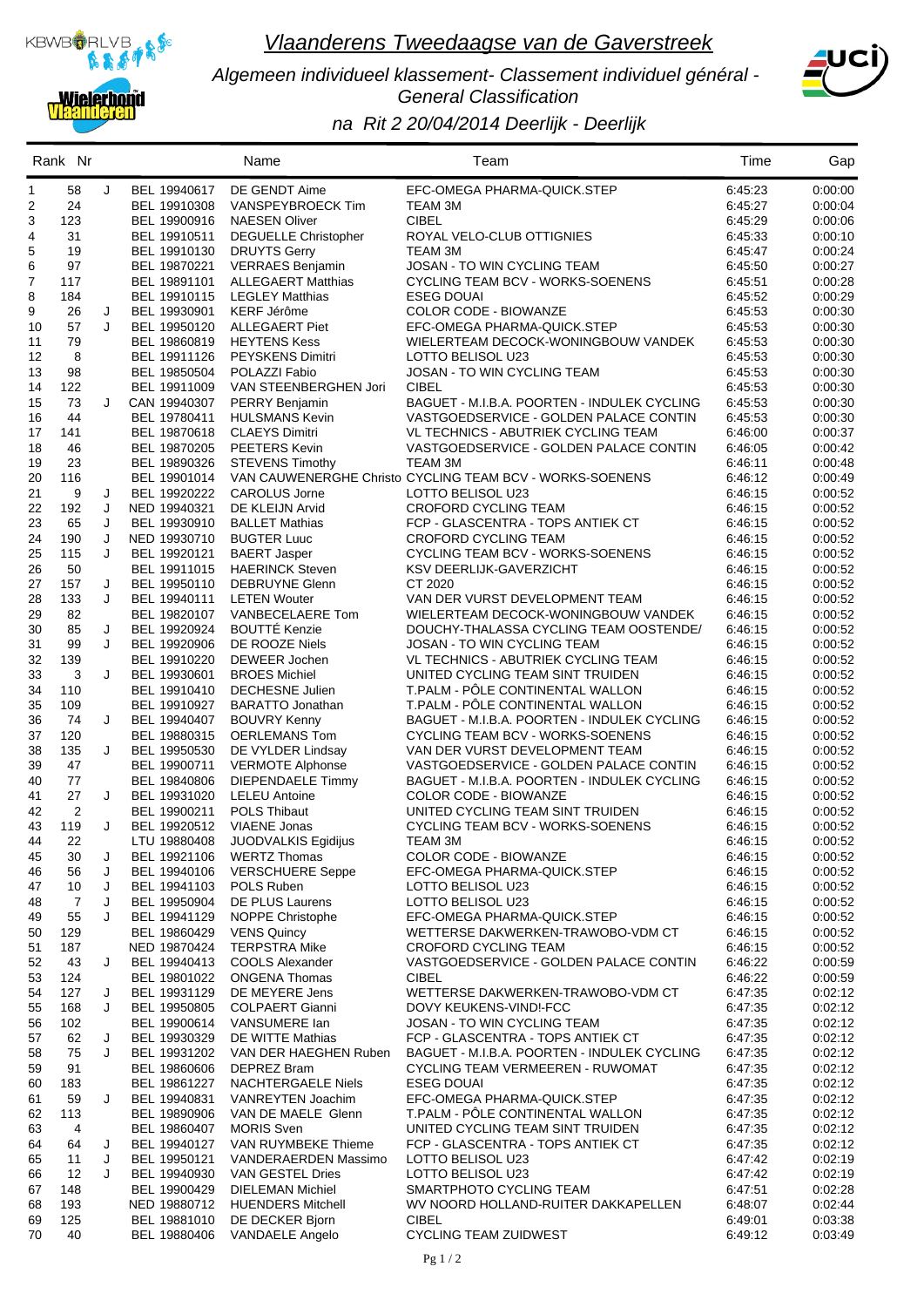

*Algemeen individueel klassement- Classement individuel général - General Classification*



# *na Rit 2 20/04/2014 Deerlijk - Deerlijk*

|            | Rank Nr                    |        |                              | Name                                            | Team                                                                 | Time               | Gap                |
|------------|----------------------------|--------|------------------------------|-------------------------------------------------|----------------------------------------------------------------------|--------------------|--------------------|
| 71         | 53                         | J      | BEL 19950807                 | <b>BOUTTÉ Jordy</b>                             | KSV DEERLIJK-GAVERZICHT                                              | 6:49:12            | 0:03:49            |
| 72         | 128                        |        | BEL 19830817                 | VAN BOVEN Frederik                              | WETTERSE DAKWERKEN-TRAWOBO-VDM CT                                    | 6:49:12            | 0:03:49            |
| 73         | 29                         |        | BEL 19910208                 | <b>GÉROMBOUX Arnaud</b>                         | COLOR CODE - BIOWANZE                                                | 6:49:12            | 0:03:49            |
| 74         | 60                         | J      | BEL 19920529                 | <b>SEYNAEVE Lander</b>                          | EFC-OMEGA PHARMA-QUICK.STEP                                          | 6:49:17            | 0:03:54            |
| 75         | 121                        |        | BEL 19911016                 | <b>CALLEBAUT Kevin</b>                          | <b>CIBEL</b>                                                         | 6:49:17            | 0:03:54            |
| 76         | 188                        |        | NED 19870611                 | ASJES Jelmer                                    | CROFORD CYCLING TEAM                                                 | 6:49:17            | 0:03:54            |
| 77         | 185                        | J      | FRA 19921102                 | <b>FOBERT Arthur</b>                            | <b>ESEG DOUAI</b>                                                    | 6:50:32            | 0:05:09            |
| 78         | 189                        | J      | NED 19950322                 | <b>LIND Jorrit</b>                              | <b>CROFORD CYCLING TEAM</b>                                          | 6:50:32            | 0:05:09            |
| 79<br>80   | 18<br>107                  |        | BEL 19910922<br>GBR 19850818 | <b>VELLE Glenn</b><br><b>SMAIL Robert</b>       | COLBA SUPERANO HAM<br><b>CT TOMACC</b>                               | 6.50.32<br>6:50:32 | 0:05:09<br>0:05:09 |
| 81         | 63                         | J      | BEL 19930404                 | <b>VANDAELE Thijs</b>                           | FCP - GLASCENTRA - TOPS ANTIEK CT                                    | 6.50.32            | 0:05:09            |
| 82         | 35                         |        | BEL 19760511                 | <b>ROLET Sylvain</b>                            | ROYAL VELO-CLUB OTTIGNIES                                            | 6:50:32            | 0:05:09            |
| 83         | 140                        |        | BEL 19911210                 | <b>VANNESTE Evert</b>                           | VL TECHNICS - ABUTRIEK CYCLING TEAM                                  | 6:50:32            | 0:05:09            |
| 84         | 186                        | J      | FRA 19920204                 | <b>GOUEL Valentin</b>                           | <b>ESEG DOUAI</b>                                                    | 6.50.32            | 0:05:09            |
| 85         | 45                         |        | BEL 19790526                 | <b>GEYSEN Kurt</b>                              | VASTGOEDSERVICE - GOLDEN PALACE CONTIN                               | 6:50:37            | 0:05:14            |
| 86         | 72                         |        | BEL 19900217                 | <b>GOUDKET Jeroen</b>                           | V.Z.W. ROYAL ANTWERP BICYCLE CLUB                                    | 6.50.37            | 0.05:14            |
| 87         | 114                        |        | BEL 19890823                 | <b>YDENS Andrew</b>                             | T.PALM - PÔLE CONTINENTAL WALLON                                     | 6:50:37            | 0.05:14            |
| 88         | 25                         | J      | BEL 19951112                 | <b>PICOUX Maximilien</b>                        | <b>COLOR CODE - BIOWANZE</b>                                         | 6:50:37            | 0:05:14            |
| 89         | 38                         |        | BEL 19761120                 | <b>GELDHOF David</b>                            | <b>CYCLING TEAM ZUIDWEST</b>                                         | 6:50:37            | 0:05:14            |
| 90         | 126                        | J      | BEL 19921113                 | <b>SCHITTECATTE Niels</b>                       | <b>CIBEL</b>                                                         | 6:50:44            | 0:05:21            |
| 91         | 6                          | J      | BEL 19940330                 | VAN PETEGEM Nick                                | UNITED CYCLING TEAM SINT TRUIDEN                                     | 6.50:44            | 0:05:21            |
| 92         | 182                        |        | BEL 19900710                 | DELMARQUETTE Remi                               | <b>ESEG DOUAI</b>                                                    | 6:53:35            | 0:08:12            |
| 93         | 52                         | J      | BEL 19950210                 | <b>BALCAEN Manolito</b>                         | <b>KSV DEERLIJK-GAVERZICHT</b>                                       | 6:54:55            | 0:09:32            |
| 94         | 61                         | J      | BEL 19940309                 | <b>CAUWELIER Glenn</b>                          | FCP - GLASCENTRA - TOPS ANTIEK CT                                    | 6:54:55            | 0:09:32            |
| 95         | 28                         | J      | BEL 19951011                 | <b>BLEUS Robin</b>                              | <b>COLOR CODE - BIOWANZE</b>                                         | 6.54.55            | 0:09:32            |
| 96         | 103                        |        | GBR 19890221                 | <b>HARRIS Joe</b>                               | CT TOMACC                                                            | 6:54:55            | 0:09:32            |
| 97         | 32                         | J      | BEL 19920630                 | DE SCHUYTER Arne                                | ROYAL VELO-CLUB OTTIGNIES                                            | 6:54:55            | 0:09:32            |
| 98         | 143                        | J      | NED 19950323                 | <b>MOELEKER Ivar</b>                            | VL TECHNICS - ABUTRIEK CYCLING TEAM                                  | 6:54:55            | 0:09:32            |
| 99         | 86                         |        | BEL 19870829                 | <b>CARDOEN Henryk</b>                           | DOUCHY-THALASSA CYCLING TEAM OOSTENDE/                               | 6:54:55            | 0:09:32            |
| 100        | 80<br>150                  |        | BEL 19780627                 | <b>DEGEZELLE Kevin</b>                          | WIELERTEAM DECOCK-WONINGBOUW VANDEK                                  | 6:54:55            | 0:09:32            |
| 101<br>102 | 20                         |        | BEL 19781127                 | <b>VELGHE Bart</b><br><b>SEGERS Joren</b>       | SMARTPHOTO CYCLING TEAM                                              | 6:54:55            | 0:09:32            |
| 103        | 144                        | J      | BEL 19911112<br>BEL 19940126 | <b>ROTTY Glenn</b>                              | TEAM 3M<br>VL TECHNICS - ABUTRIEK CYCLING TEAM                       | 6:54:55<br>6:55:42 | 0:09:32<br>0:10:19 |
| 104        | 78                         | J      | BEL 19940201                 | <b>VANCUTSEM Thomas</b>                         | BAGUET - M.I.B.A. POORTEN - INDULEK CYCLING                          | 6:55:42            | 0:10:19            |
| 105        | 104                        | J      | GBR 19930627                 | JOHNSTONE Taylor                                | <b>CT TOMACC</b>                                                     | 6:55:49            | 0:10:26            |
| 106        | 142                        |        | BEL 19900918                 | <b>DERYCKE Lorenzo</b>                          | VL TECHNICS - ABUTRIEK CYCLING TEAM                                  | 6:55:52            | 0:10:29            |
|            | 107 152                    | J      | BEL 19920516                 | <b>SPIERS Tim</b>                               | ASFRA RACING TEAM                                                    | 6.56.39            | 0:11:16            |
| 108        | 67                         | J      | BEL 19921204                 | <b>DOCKX Kristof</b>                            | V.Z.W. ROYAL ANTWERP BICYCLE CLUB                                    | 6:58:39            | 0:13:16            |
| 109        | 15                         | J      | BEL 19920704                 | <b>GOELEVEN Jeroen</b>                          | COLBA SUPERANO HAM                                                   | 6.58.39            | 0:13:16            |
| 110        | 164                        |        | BEL 19860220                 | DECOUTTERE Jonas                                | DOVY KEUKENS-VIND!-FCC                                               | 6:58:44            | 0:13:21            |
| 111        | 163                        |        | BEL 19850817                 | <b>BORRY Kim</b>                                | DOVY KEUKENS-VIND!-FCC                                               | 6.58.44            | 0:13:21            |
| 112        | 87                         | J      | BEL 19920903                 | <b>OVAERE Jonas</b>                             | DOUCHY-THALASSA CYCLING TEAM OOSTENDE/                               | 6:58:49            | 0:13:26            |
| 113        | 49                         | J      | BEL 19940818                 | <b>YSERBIJT Jesper</b>                          | KSV DEERLIJK-GAVERZICHT                                              | 6:58:49            | 0:13:26            |
| 114        | $\overline{\phantom{0}}$ 1 |        | BEL 19890928 NOELS Sven      |                                                 | UNITED CYCLING TEAM SINT TRUIDEN                                     | 6:58:54            | 0:13:31            |
|            | 115 167                    |        | BEL 19820613                 | <b>GHYLLEBERT Pieter</b>                        | DOVY KEUKENS-VIND!-FCC                                               | 6:58:54            | 0:13:31            |
| 116        | 21                         |        | BEL 19911220                 | VAN ZUMMEREN Stef                               | TEAM 3M                                                              | 6:58:54            | 0:13:31            |
| 117        | 39                         |        | BEL 19890520                 | <b>BULTYNCK Kenneth</b>                         | <b>CYCLING TEAM ZUIDWEST</b>                                         | 6:58:54            | 0:13:31            |
|            | 118 154                    | J      | BEL 19930131                 | <b>VERWEE Pieter</b>                            | ASFRA RACING TEAM                                                    | 7:03:02            | 0:17:39            |
| 119 176    |                            | J      | BEL 19940419                 | RASSCHAERT Kevin                                | DEPLASCO - V.D.B.G. STEENHOUWERIJ CYCLIN                             | 7:03:02            | 0:17:39            |
|            | 120 162                    | J      | GBR 19941117                 | <b>TANFIELD Harry</b>                           | CT 2020                                                              | 7:03:02            | 0:17:39            |
| 122 118    | 121 180                    | J<br>J | BEL 19921205<br>BEL 19940701 | VAN DER SCHUEREN Nicky<br><b>PYFFEROEN Miel</b> | DEPLASCO - V.D.B.G. STEENHOUWERIJ CYCLIN                             | 7:03:02            | 0:17:39            |
| 123        | 5                          | J      | BEL 19940421                 | THIERENS Sam                                    | CYCLING TEAM BCV - WORKS-SOENENS<br>UNITED CYCLING TEAM SINT TRUIDEN | 7:03:02<br>7:03:02 | 0:17:39<br>0:17:39 |
| 124 158    |                            |        | BEL 19911105                 | <b>DENOLF Ritchie</b>                           | CT 2020                                                              | 7:03:02            | 0:17:39            |
|            | 125 136                    | J      | BEL 19930930                 | DE BOCK Stijn                                   | VAN DER VURST DEVELOPMENT TEAM                                       | 7:03:02            | 0:17:39            |
| 126        | 95                         |        | BEL 19880417                 | DESMET Jani                                     | CYCLING TEAM VERMEEREN - RUWOMAT                                     | 7:03:02            | 0:17:39            |
|            | 127 172                    | J      | JPN 19920605                 | NAKAZATO Masaru                                 | <b>TEAM EURASIA - IRC TIRE</b>                                       | 7:03:12            | 0:17:49            |
|            | 128 196                    |        | NED 19851002                 | <b>SCHREURS Leander</b>                         | WV NOORD HOLLAND-RUITER DAKKAPELLEN                                  | 7:03:12            | 0:17:49            |
| 129 181    |                            |        | FRA 19900218                 | <b>FOBERT Victor</b>                            | <b>ESEG DOUAI</b>                                                    | 7:03:12            | 0:17:49            |
|            | 130 134                    |        | BEL 19870223                 | <b>DOMS</b> Steven                              | VAN DER VURST DEVELOPMENT TEAM                                       | 7:03:12            | 0.17.49            |
|            | 131 179                    | J      | BEL 19930510                 | <b>VANDER BEKEN Michiel</b>                     | DEPLASCO - V.D.B.G. STEENHOUWERIJ CYCLIN                             | 7:03:17            | 0:17:54            |
| 132        | 68                         |        | BEL 19900425                 |                                                 | DE KEERSMAEKER Alexande V.Z.W. ROYAL ANTWERP BICYCLE CLUB            | 7:03:17            | 0:17:54            |
| 133        | 54                         | J      | BEL 19920406                 | <b>DESCAMPS Joris</b>                           | KSV DEERLIJK-GAVERZICHT                                              | 7:03:19            | 0:17:56            |
| 134        | 41                         |        | BEL 19850330                 | MAES Jo                                         | <b>CYCLING TEAM ZUIDWEST</b>                                         | 7:06:22            | 0.20:59            |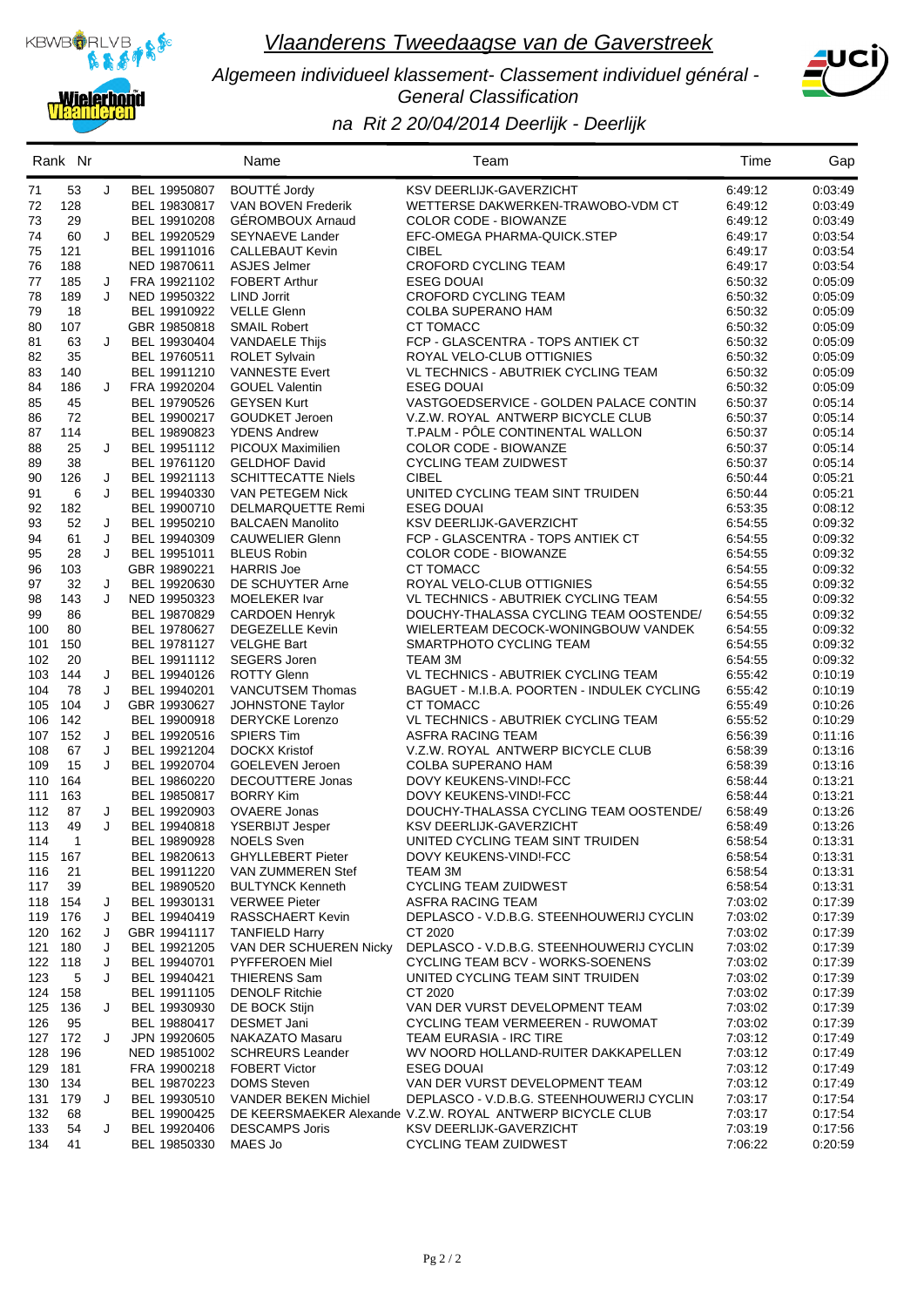



*Jongerenklassement - Classement du meilleur Jeune - Youth Classification*

#### *Rit 2 20/04/2014 Deerlijk Deerlijk*

| Rank Nr  |                |                              | Name                                           | Team                                                                  | Time               |
|----------|----------------|------------------------------|------------------------------------------------|-----------------------------------------------------------------------|--------------------|
| 1        | 26             | BEL 19930901                 | <b>KERF Jérôme</b>                             | COLOR CODE - BIOWANZE                                                 | 3:15:47            |
| 2        | 9              | BEL 19920222                 | CAROLUS Jorne                                  | LOTTO BELISOL U23                                                     | 3:15:47            |
| 3        | 57             | BEL 19950120                 | ALLEGAERT Piet                                 | EFC-OMEGA PHARMA-QUICK.STEP                                           | 3:15:47            |
| 4        | 65             | BEL 19930910                 | <b>BALLET Mathias</b>                          | FCP - GLASCENTRA - TOPS ANTIEK CT                                     | 3:15:47            |
| 5        | 192            | NED 19940321                 | DE KLEIJN Arvid                                | <b>CROFORD CYCLING TEAM</b>                                           | 3:15:47            |
| 6        | 190            | NED 19930710                 | <b>BUGTER Luuc</b>                             | CROFORD CYCLING TEAM                                                  | 3:15:47            |
| 7        | 127            | BEL 19931129                 | DE MEYERE Jens                                 | WETTERSE DAKWERKEN-TRAWOBO-VDM CT                                     | 3:15:47            |
| 8        | 115            | BEL 19920121                 | <b>BAERT Jasper</b>                            | CYCLING TEAM BCV - WORKS-SOENENS                                      | 3:15:47            |
| 9        | 168            | BEL 19950805                 | <b>COLPAERT Gianni</b>                         | DOVY KEUKENS-VIND!-FCC                                                | 3:15:47            |
| 10       | 135            | BEL 19950530                 | DE VYLDER Lindsay                              | VAN DER VURST DEVELOPMENT TEAM                                        | 3:15:47            |
| 11<br>12 | 133<br>3       | BEL 19940111<br>BEL 19930601 | <b>LETEN Wouter</b><br><b>BROES Michiel</b>    | VAN DER VURST DEVELOPMENT TEAM<br>UNITED CYCLING TEAM SINT TRUIDEN    | 3:15:47<br>3:15:47 |
| 13       | 74             | BEL 19940407                 | <b>BOUVRY Kenny</b>                            | BAGUET - M.I.B.A. POORTEN - INDULEK CYCLING TEA                       | 3:15:47            |
| 14       | 99             | BEL 19920906                 | DE ROOZE Niels                                 | JOSAN - TO WIN CYCLING TEAM                                           | 3.15.47            |
| 15       | 157            | BEL 19950110                 | DEBRUYNE Glenn                                 | CT 2020                                                               | 3:15:47            |
| 16       | 85             | BEL 19920924                 | <b>BOUTTÉ Kenzie</b>                           | DOUCHY-THALASSA CYCLING TEAM OOSTENDE/LAN                             | 3:15:47            |
| 17       | 62             | BEL 19930329                 | DE WITTE Mathias                               | FCP - GLASCENTRA - TOPS ANTIEK CT                                     | 3:15:47            |
| 18       | 144            | BEL 19940126                 | <b>ROTTY Glenn</b>                             | VL TECHNICS - ABUTRIEK CYCLING TEAM                                   | 3:15:47            |
| 19       | 27             | BEL 19931020                 | <b>LELEU Antoine</b>                           | COLOR CODE - BIOWANZE                                                 | 3:15:47            |
| 20       | 73             | CAN 19940307                 | PERRY Benjamin                                 | BAGUET - M.I.B.A. POORTEN - INDULEK CYCLING TEA                       | 3:15:47            |
| 21       | 75             | BEL 19931202                 | VAN DER HAEGHEN Ruben                          | BAGUET - M.I.B.A. POORTEN - INDULEK CYCLING TEA                       | 3:15:47            |
| 22       | 58             | BEL 19940617                 | DE GENDT Aime                                  | EFC-OMEGA PHARMA-QUICK.STEP                                           | 3:15:47            |
| 23       | 78             | BEL 19940201                 | VANCUTSEM Thomas                               | BAGUET - M.I.B.A. POORTEN - INDULEK CYCLING TEA                       | 3:15:47            |
| 24       | 55             | BEL 19941129                 | NOPPE Christophe                               | EFC-OMEGA PHARMA-QUICK.STEP                                           | 3:15:47            |
| 25       | $\overline{7}$ | BEL 19950904                 | <b>DE PLUS Laurens</b>                         | LOTTO BELISOL U23                                                     | 3:15:47            |
| 26       | 59             | BEL 19940831                 | VANREYTEN Joachim                              | EFC-OMEGA PHARMA-QUICK.STEP                                           | 3:15:47            |
| 27       | 10             | BEL 19941103                 | POLS Ruben                                     | LOTTO BELISOL U23                                                     | 3:15:47            |
| 28       | 64             | BEL 19940127                 | VAN RUYMBEKE Thieme                            | FCP - GLASCENTRA - TOPS ANTIEK CT                                     | 3:15:47            |
| 29       | 56             | BEL 19940106                 | <b>VERSCHUERE Seppe</b>                        | EFC-OMEGA PHARMA-QUICK.STEP                                           | 3:15:47            |
| 30       | 30             | BEL 19921106                 | <b>WERTZ Thomas</b>                            | COLOR CODE - BIOWANZE                                                 | 3:15:47            |
| 31       | 119            | BEL 19920512                 | VIAENE Jonas                                   | CYCLING TEAM BCV - WORKS-SOENENS                                      | 3:15:47            |
| 32       | 12<br>43       | BEL 19940930                 | VAN GESTEL Dries                               | LOTTO BELISOL U23                                                     | 3:15:54            |
| 33<br>34 | 11             | BEL 19940413<br>BEL 19950121 | <b>COOLS Alexander</b><br>VANDERAERDEN Massimo | VASTGOEDSERVICE - GOLDEN PALACE CONTINENTA<br>LOTTO BELISOL U23       | 3:15:54<br>3:15:54 |
| 35       | 104            | GBR 19930627                 | JOHNSTONE Taylor                               | CT TOMACC                                                             | 3:15:54            |
| 36       | 185            | FRA 19921102                 | <b>FOBERT Arthur</b>                           | <b>ESEG DOUAI</b>                                                     | 3:18:44            |
| 37       | 189            | NED 19950322                 | <b>LIND Jorrit</b>                             | CROFORD CYCLING TEAM                                                  | 3:18:44            |
| 38       | 186            | FRA 19920204                 | <b>GOUEL Valentin</b>                          | <b>ESEG DOUAI</b>                                                     | 3:18:44            |
| 39       | 67             | BEL 19921204                 | <b>DOCKX Kristof</b>                           | V.Z.W. ROYAL ANTWERP BICYCLE CLUB                                     | 3:18:44            |
| 40       | 63             | BEL 19930404                 | <b>VANDAELE Thijs</b>                          | FCP - GLASCENTRA - TOPS ANTIEK CT                                     | 3:18:44            |
| 41       | 53             | BEL 19950807                 | <b>BOUTTÉ Jordy</b>                            | KSV DEERLIJK-GAVERZICHT                                               | 3:18:44            |
| 42       | 15             | BEL 19920704                 | GOELEVEN Jeroen                                | COLBA SUPERANO HAM                                                    | 3:18:44            |
| 43       | 49             | BEL 19940818                 | <b>YSERBIJT Jesper</b>                         | KSV DEERLIJK-GAVERZICHT                                               | 3:18:44            |
| 44       | 87             | BEL 19920903                 | OVAERE Jonas                                   | DOUCHY-THALASSA CYCLING TEAM OOSTENDE/LAN                             | 3:18:44            |
| 45       | 60             | BEL 19920529                 | SEYNAEVE Lander                                | EFC-OMEGA PHARMA-QUICK.STEP                                           | 3:18:49            |
| 46       | 25             | BEL 19951112                 | <b>PICOUX Maximilien</b>                       | COLOR CODE - BIOWANZE                                                 | 3:18:49            |
| 47       | 126            | BEL 19921113                 | <b>SCHITTECATTE Niels</b>                      | <b>CIBEL</b>                                                          | 3:18:56            |
| 48       | 6              | BEL 19940330                 | VAN PETEGEM Nick                               | UNITED CYCLING TEAM SINT TRUIDEN                                      | 3:18:56            |
| 49       | 154            | BEL 19930131                 | <b>VERWEE Pieter</b>                           | ASFRA RACING TEAM                                                     | 3:23:07            |
| 50       | 176            | BEL 19940419                 | RASSCHAERT Kevin                               | DEPLASCO - V.D.B.G. STEENHOUWERIJ CYCLING TE                          | 3:23:07            |
| 51       | 52             | BEL 19950210                 | <b>BALCAEN Manolito</b>                        | <b>KSV DEERLIJK-GAVERZICHT</b>                                        | 3:23:07            |
| 52<br>53 | 61             | BEL 19940309<br>BEL 19940701 | <b>CAUWELIER Glenn</b><br>PYFFEROEN Miel       | FCP - GLASCENTRA - TOPS ANTIEK CT<br>CYCLING TEAM BCV - WORKS-SOENENS | 3:23:07            |
| 54       | 118<br>54      | BEL 19920406                 | <b>DESCAMPS Joris</b>                          | <b>KSV DEERLIJK-GAVERZICHT</b>                                        | 3:23:07<br>3:23:07 |
| 55       | 180            | BEL 19921205                 | VAN DER SCHUEREN Nicky                         | DEPLASCO - V.D.B.G. STEENHOUWERIJ CYCLING TE                          | 3:23:07            |
| 56       | 162            | GBR 19941117                 | <b>TANFIELD Harry</b>                          | CT 2020                                                               | 3:23:07            |
| 57       | 152            | BEL 19920516                 | <b>SPIERS Tim</b>                              | ASFRA RACING TEAM                                                     | 3:23:07            |
| 58       | 172            | JPN 19920605                 | NAKAZATO Masaru                                | <b>TEAM EURASIA - IRC TIRE</b>                                        | 3:23:07            |
| 59       | 28             | BEL 19951011                 | <b>BLEUS Robin</b>                             | COLOR CODE - BIOWANZE                                                 | 3:23:07            |
| 60       | 5              | BEL 19940421                 | THIERENS Sam                                   | UNITED CYCLING TEAM SINT TRUIDEN                                      | 3:23:07            |
| 61       | 179            | BEL 19930510                 | VANDER BEKEN Michiel                           | DEPLASCO - V.D.B.G. STEENHOUWERIJ CYCLING TE                          | 3:23:07            |
| 62       | 136            | BEL 19930930                 | DE BOCK Stijn                                  | VAN DER VURST DEVELOPMENT TEAM                                        | 3:23:07            |
| 63       | 32             | BEL 19920630                 | DE SCHUYTER Arne                               | ROYAL VELO-CLUB OTTIGNIES                                             | 3:23:07            |
| 64       | 143            | NED 19950323                 | MOELEKER Ivar                                  | VL TECHNICS - ABUTRIEK CYCLING TEAM                                   | 3:23:07            |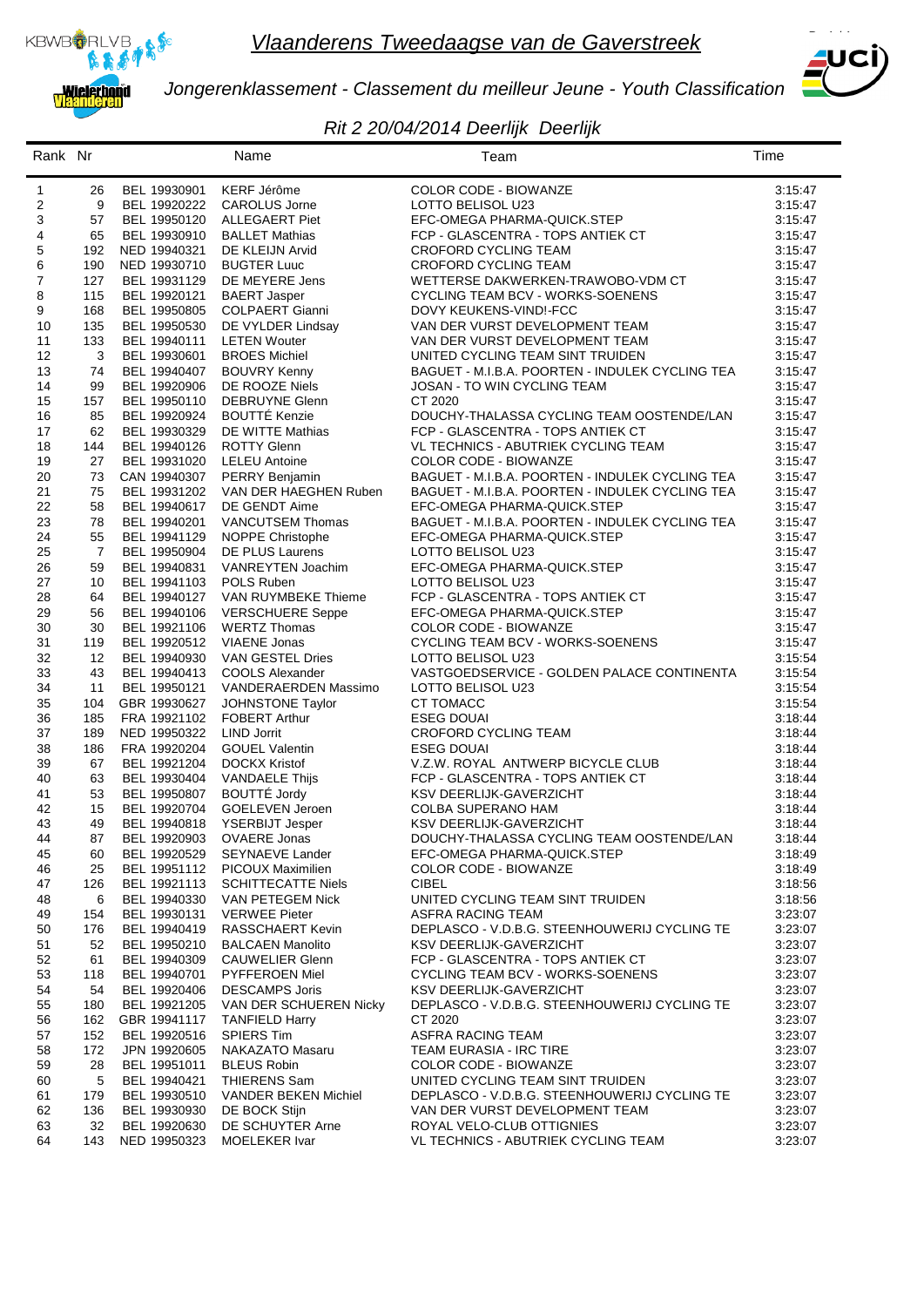

*Bergklassement - Classement du Meilleur Grimpeur - Moutain Classification*

*Rit 2 20/04/2014 Deerlijk Deerlijk*

| Rank Nr |     | Name                                 | Team                             | Points |
|---------|-----|--------------------------------------|----------------------------------|--------|
|         |     | <b>Nieuwe Kwaremont Km 20</b>        |                                  |        |
|         | 125 | DE DECKER Bjorn                      | <b>CIBEL</b>                     | 5      |
| 2       | 19  | <b>DRUYTS Gerry</b>                  | TEAM 3M                          | 3      |
| 3       |     | 23 STEVENS Timothy                   | TEAM 3M                          |        |
|         |     | <b>Saint Sauveur les Hauts km 47</b> |                                  |        |
|         |     | 187 TERPSTRA Mike                    | CROFORD CYCLING TEAM             | 5      |
| 2       | 124 | <b>ONGENA Thomas</b>                 | <b>CIBEL</b>                     | 3      |
| 3       | 120 | <b>OERLEMANS Tom</b>                 | CYCLING TEAM BCV - WORKS-SOENENS |        |
|         |     | Varentberg km 68                     |                                  |        |
|         | 187 | <b>TERPSTRA Mike</b>                 | CROFORD CYCLING TEAM             | 5      |
|         | 120 | OERLEMANS Tom                        | CYCLING TEAM BCV - WORKS-SOENENS | 3      |
| 3       |     | 124 ONGENA Thomas                    | <b>CIBEL</b>                     |        |
|         |     | <b>Oude Kwaremont km 92</b>          |                                  |        |
|         | 123 | <b>NAESEN Oliver</b>                 | <b>CIBEL</b>                     | 5      |
| 2       | 19  | <b>DRUYTS Gerry</b>                  | <b>TEAM 3M</b>                   | 3      |
| 3       | 187 | <b>TERPSTRA Mike</b>                 | CROFORD CYCLING TEAM             |        |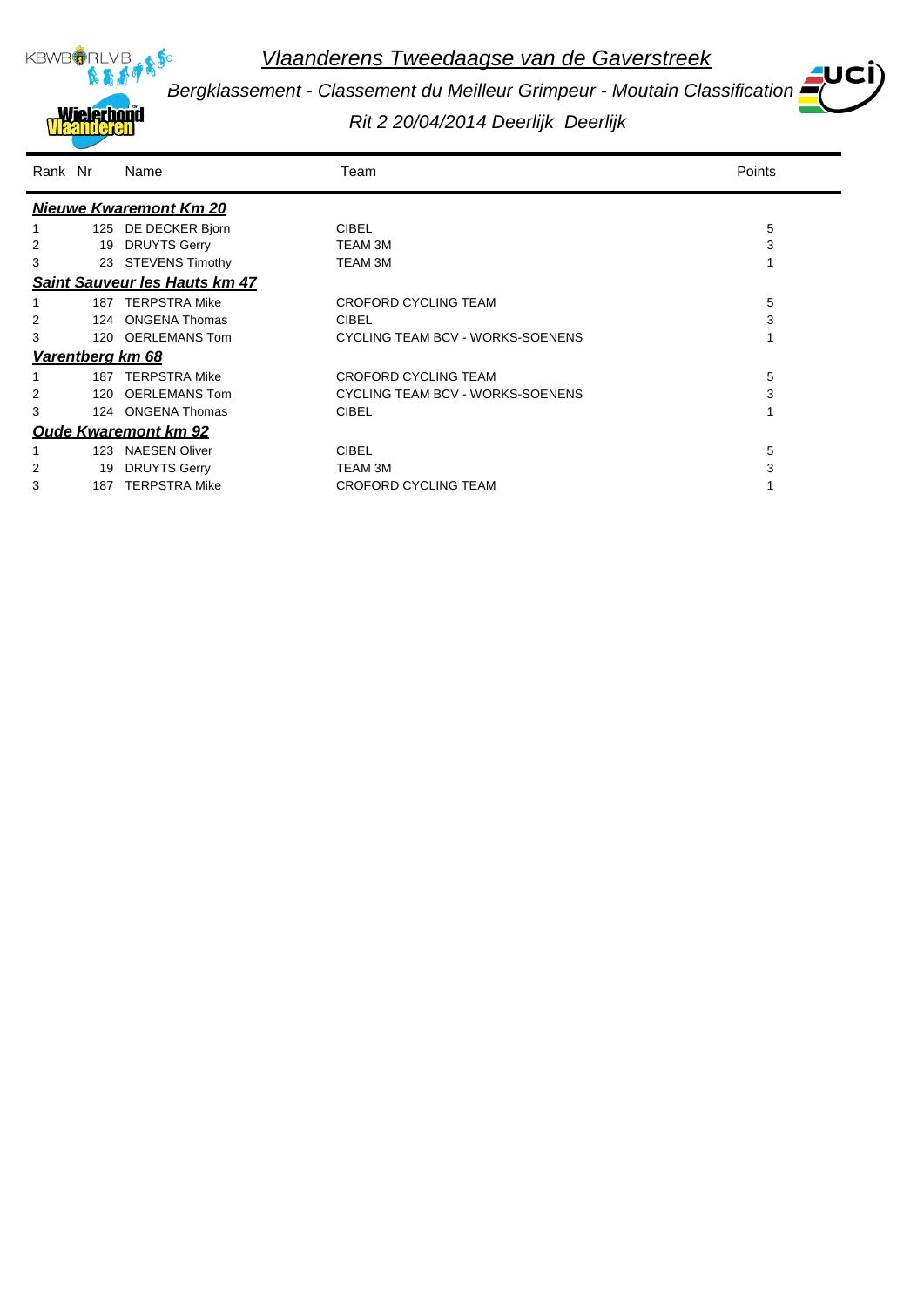

*Algemeen Jongerenklassement - Classement Géneral du Meilleur Jeune - General Youth Classification na Rit 2 20/04/2014 Deerlijk - Deerlijk*



| Rank Nr             |                | Name                     | <b>UCI Code</b>                                                    | Team                                                                     | Time               | <b>Places</b> |
|---------------------|----------------|--------------------------|--------------------------------------------------------------------|--------------------------------------------------------------------------|--------------------|---------------|
| 1                   | 58             |                          | BEL 19940617 DE GENDT Aime                                         | EFC-OMEGA PHARMA-QUICK.STEP                                              | 6:45:23            | 48            |
| 2                   | 26             | BEL 19930901 KERF Jérôme |                                                                    | <b>COLOR CODE - BIOWANZE</b>                                             | 6:45:53            | 12            |
| 3                   | 57             |                          | BEL 19950120 ALLEGAERT Piet                                        | EFC-OMEGA PHARMA-QUICK.STEP                                              | 6.45.53            | 16            |
| 4                   |                |                          | 73 CAN 19940307 PERRY Benjamin                                     | BAGUET - M.I.B.A. POORTEN - INDULEK CY                                   | 6:45:53            | 56            |
| 5                   | 9              |                          | BEL 19920222 CAROLUS Jorne                                         | LOTTO BELISOL U23                                                        | 6:46:15            | 29            |
| 6<br>$\overline{7}$ | 192            |                          | NED 19940321 DE KLEIJN Arvid                                       | CROFORD CYCLING TEAM                                                     | 6:46:15            | 34            |
| 8                   | 65<br>190      | NED 19930710 BUGTER Luuc | BEL 19930910 BALLET Mathias                                        | FCP - GLASCENTRA - TOPS ANTIEK CT<br>CROFORD CYCLING TEAM                | 6:46:15            | 43<br>44      |
| 9                   | 115            |                          | BEL 19920121 BAERT Jasper                                          | CYCLING TEAM BCV - WORKS-SOENENS                                         | 6:46:15<br>6:46:15 | 45            |
| 10                  | 157            |                          | BEL 19950110 DEBRUYNE Glenn                                        | CT 2020                                                                  | 6:46:15            | 56            |
| 11                  | 133            |                          | BEL 19940111 LETEN Wouter                                          | VAN DER VURST DEVELOPMENT TEAM                                           | 6:46:15            | 57            |
| 12                  | 85             |                          | BEL 19920924 BOUTTÉ Kenzie                                         | DOUCHY-THALASSA CYCLING TEAM OOST                                        | 6:46:15            | 60            |
| 13                  | 99             |                          | BEL 19920906 DE ROOZE Niels                                        | JOSAN - TO WIN CYCLING TEAM                                              | 6:46:15            | 61            |
| 14                  | 3              |                          | BEL 19930601 BROES Michiel                                         | UNITED CYCLING TEAM SINT TRUIDEN                                         | 6:46:15            | 62            |
| 15                  | 74             |                          | BEL 19940407 BOUVRY Kenny                                          | BAGUET - M.I.B.A. POORTEN - INDULEK CY                                   | 6:46:15            | 68            |
| 16                  | 135            |                          | BEL 19950530 DE VYLDER Lindsay                                     | VAN DER VURST DEVELOPMENT TEAM                                           | 6:46:15            | 70            |
| 17                  | 27             |                          | BEL 19931020 LELEU Antoine                                         | <b>COLOR CODE - BIOWANZE</b>                                             | 6:46:15            | 81            |
| 18                  | 119            |                          | BEL 19920512 VIAENE Jonas                                          | CYCLING TEAM BCV - WORKS-SOENENS                                         | 6.46.15            | 100           |
| 19                  | 30             |                          | BEL 19921106 WERTZ Thomas                                          | <b>COLOR CODE - BIOWANZE</b>                                             | 6:46:15            | 103           |
| 20                  | 56             |                          | BEL 19940106 VERSCHUERE Seppe                                      | EFC-OMEGA PHARMA-QUICK.STEP                                              | 6:46:15            | 104           |
| 21                  | 10             | BEL 19941103 POLS Ruben  |                                                                    | LOTTO BELISOL U23                                                        | 6:46:15            | 107           |
| 22                  | $\overline{7}$ |                          | BEL 19950904 DE PLUS Laurens                                       | LOTTO BELISOL U23                                                        | 6:46:15            | 111           |
| 23                  | 55             |                          | BEL 19941129 NOPPE Christophe                                      | EFC-OMEGA PHARMA-QUICK.STEP                                              | 6:46:15            | 114           |
| 24                  | 43             |                          | BEL 19940413 COOLS Alexander                                       | VASTGOEDSERVICE - GOLDEN PALACE CO                                       | 6:46:22            | 122           |
| 25<br>26            | 127            |                          | BEL 19931129 DE MEYERE Jens                                        | WETTERSE DAKWERKEN-TRAWOBO-VDM                                           | 6:47:35            | 80            |
| 27                  | 168<br>62      |                          | BEL 19950805 COLPAERT Gianni<br>BEL 19930329 DE WITTE Mathias      | DOVY KEUKENS-VIND!-FCC<br>FCP - GLASCENTRA - TOPS ANTIEK CT              | 6.47.35<br>6:47:35 | 86<br>110     |
| 28                  | 75             |                          | BEL 19931202 VAN DER HAEGHEN Ruben                                 | BAGUET - M.I.B.A. POORTEN - INDULEK CY                                   | 6:47:35            | 110           |
| 29                  | 59             |                          | BEL 19940831 VANREYTEN Joachim                                     | EFC-OMEGA PHARMA-QUICK.STEP                                              | 6:47:35            | 143           |
| 30                  | 64             |                          | BEL 19940127 VAN RUYMBEKE Thieme                                   | FCP - GLASCENTRA - TOPS ANTIEK CT                                        | 6:47:35            | 156           |
| 31                  | 11             |                          | BEL 19950121 VANDERAERDEN Massimo                                  | LOTTO BELISOL U23                                                        | 6:47:42            | 164           |
| 32                  | 12             |                          | BEL 19940930 VAN GESTEL Dries                                      | LOTTO BELISOL U23                                                        | 6:47:42            | 166           |
| 33                  | 53             |                          | BEL 19950807 BOUTTÉ Jordy                                          | KSV DEERLIJK-GAVERZICHT                                                  | 6:49:12            | 129           |
| 34                  | 60             |                          | BEL 19920529 SEYNAEVE Lander                                       | EFC-OMEGA PHARMA-QUICK.STEP                                              | 6:49:17            | 135           |
| 35                  | 185            |                          | FRA 19921102 FOBERT Arthur                                         | <b>ESEG DOUAI</b>                                                        | 6:50:32            | 140           |
| 36                  | 189            | NED 19950322 LIND Jorrit |                                                                    | <b>CROFORD CYCLING TEAM</b>                                              | 6:50:32            | 158           |
| 37                  | 63             |                          | BEL 19930404 VANDAELE Thijs                                        | FCP - GLASCENTRA - TOPS ANTIEK CT                                        | 6:50:32            | 173           |
| 38                  | 186            |                          | FRA 19920204 GOUEL Valentin                                        | <b>ESEG DOUAI</b>                                                        | 6:50:32            | 183           |
| 39                  | 25             |                          | BEL 19951112 PICOUX Maximilien                                     | COLOR CODE - BIOWANZE                                                    | 6:50:37            | 206           |
| 40                  | 126            |                          | BEL 19921113 SCHITTECATTE Niels                                    | <b>CIBEL</b>                                                             | 6:50:44            | 201           |
| 41                  | 6              |                          | BEL 19940330 VAN PETEGEM Nick                                      | UNITED CYCLING TEAM SINT TRUIDEN<br>KSV DEERLIJK-GAVERZICHT              | 6:50:44            | 207           |
| 42<br>43            | 52<br>61       |                          | BEL 19950210 BALCAEN Manolito<br>BEL 19940309 CAUWELIER Glenn      | FCP - GLASCENTRA - TOPS ANTIEK CT                                        | 6:54:55<br>6:54:55 | 183<br>194    |
| 44                  | 28             | BEL 19951011 BLEUS Robin |                                                                    | <b>COLOR CODE - BIOWANZE</b>                                             | 6:54:55            | 194           |
| 45                  | 32             |                          | BEL 19920630 DE SCHUYTER Arne                                      | ROYAL VELO-CLUB OTTIGNIES                                                | 6:54:55            | 201           |
| 46                  | 143            |                          | NED 19950323 MOELEKER Ivar                                         | VL TECHNICS - ABUTRIEK CYCLING TEAM                                      | 6:54:55            | 207           |
| 47                  | 144            | BEL 19940126 ROTTY Glenn |                                                                    | VL TECHNICS - ABUTRIEK CYCLING TEAM                                      | 6:55:42            | 153           |
| 48                  | 78             |                          | BEL 19940201 VANCUTSEM Thomas                                      | BAGUET - M.I.B.A. POORTEN - INDULEK CY                                   | 6:55:42            | 169           |
| 49                  | 104            |                          | GBR 19930627 JOHNSTONE Taylor                                      | CT TOMACC                                                                | 6:55:49            | 187           |
| 50                  | 152            | BEL 19920516 SPIERS Tim  |                                                                    | ASFRA RACING TEAM                                                        | 6:56:39            | 226           |
| 51                  | 67             |                          | BEL 19921204 DOCKX Kristof                                         | V.Z.W. ROYAL ANTWERP BICYCLE CLUB                                        | 6:58:39            | 193           |
| 52                  | 15             |                          | BEL 19920704 GOELEVEN Jeroen                                       | COLBA SUPERANO HAM                                                       | 6:58:39            | 207           |
| 53                  | 87             |                          | BEL 19920903 OVAERE Jonas                                          | DOUCHY-THALASSA CYCLING TEAM OOST                                        | 6:58:49            | 219           |
| 54                  | 49             |                          | BEL 19940818 YSERBIJT Jesper                                       | KSV DEERLIJK-GAVERZICHT                                                  | 6:58:49            | 220           |
| 55                  | 154            |                          | BEL 19930131 VERWEE Pieter                                         | ASFRA RACING TEAM                                                        | 7:03:02            | 218           |
| 56                  | 176            |                          | BEL 19940419 RASSCHAERT Kevin                                      | DEPLASCO - V.D.B.G. STEENHOUWERIJ CY                                     | 7:03:02            | 221           |
| 57                  |                |                          | 162 GBR 19941117 TANFIELD Harry                                    | CT 2020                                                                  | 7:03:02            | 235           |
| 58<br>59            | 180<br>118     |                          | BEL 19921205 VAN DER SCHUEREN Nicky<br>BEL 19940701 PYFFEROEN Miel | DEPLASCO - V.D.B.G. STEENHOUWERIJ CY<br>CYCLING TEAM BCV - WORKS-SOENENS | 7:03:02<br>7:03:02 | 237<br>238    |
| 60                  | 5              |                          | BEL 19940421 THIERENS Sam                                          | UNITED CYCLING TEAM SINT TRUIDEN                                         | 7:03:02            | 238           |
| 61                  | 136            |                          | BEL 19930930 DE BOCK Stijn                                         | VAN DER VURST DEVELOPMENT TEAM                                           | 7:03:02            | 256           |
| 62                  | 172            |                          | JPN 19920605 NAKAZATO Masaru                                       | TEAM EURASIA - IRC TIRE                                                  | 7:03:12            | 250           |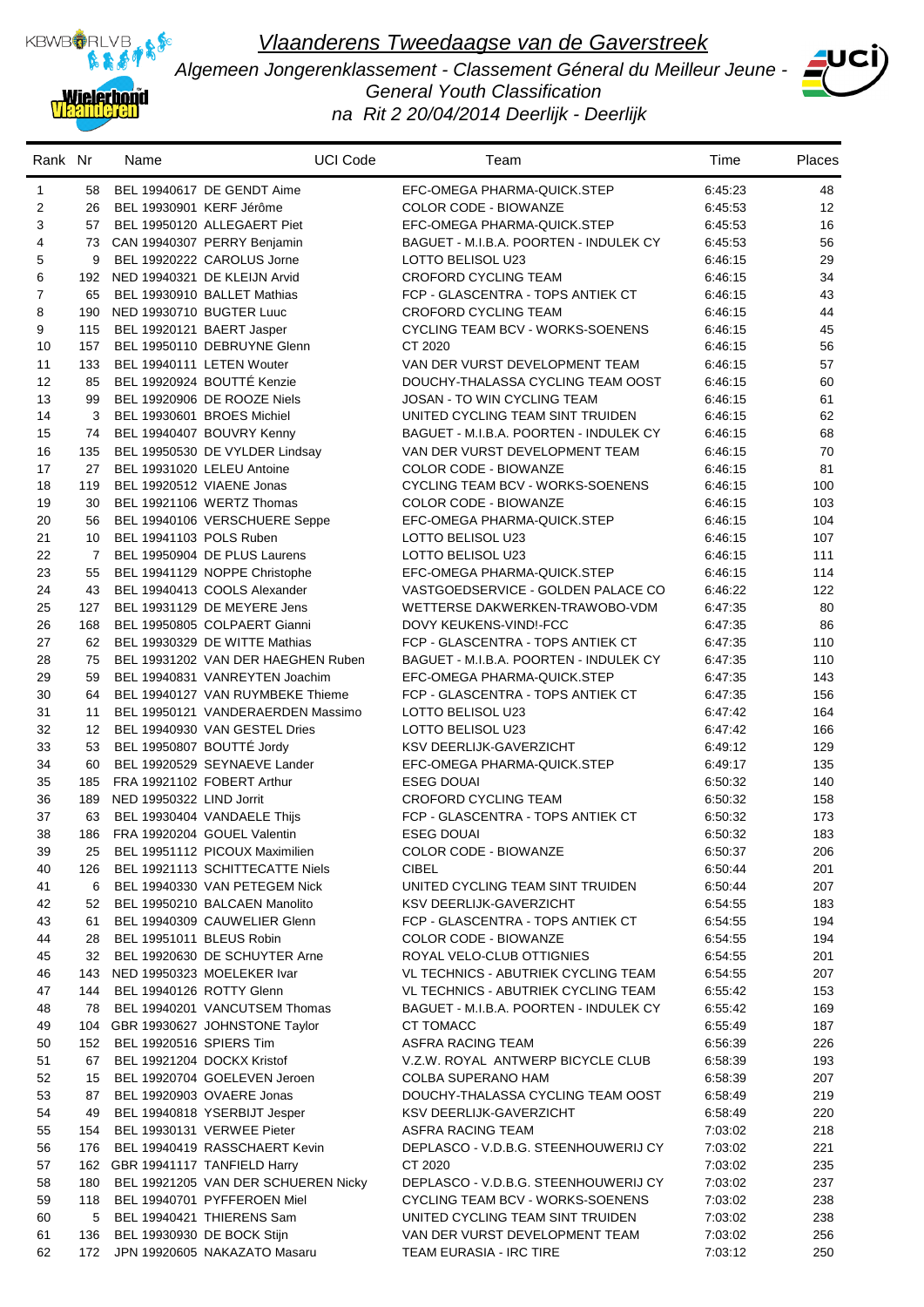

*Algemeen Jongerenklassement - Classement Géneral du Meilleur Jeune - General Youth Classification na Rit 2 20/04/2014 Deerlijk - Deerlijk*



| Rank Nr |      | Name                              | UCI Code | Геаm                                 | Time    | Places |
|---------|------|-----------------------------------|----------|--------------------------------------|---------|--------|
| 63      | 179. | BEL 19930510 VANDER BEKEN Michiel |          | DEPLASCO - V.D.B.G. STEENHOUWERIJ CY | 7:03:17 | 267    |
| 64      | 54   | BEL 19920406 DESCAMPS Joris       |          | KSV DEERLIJK-GAVERZICHT              | 7:03:19 | 258    |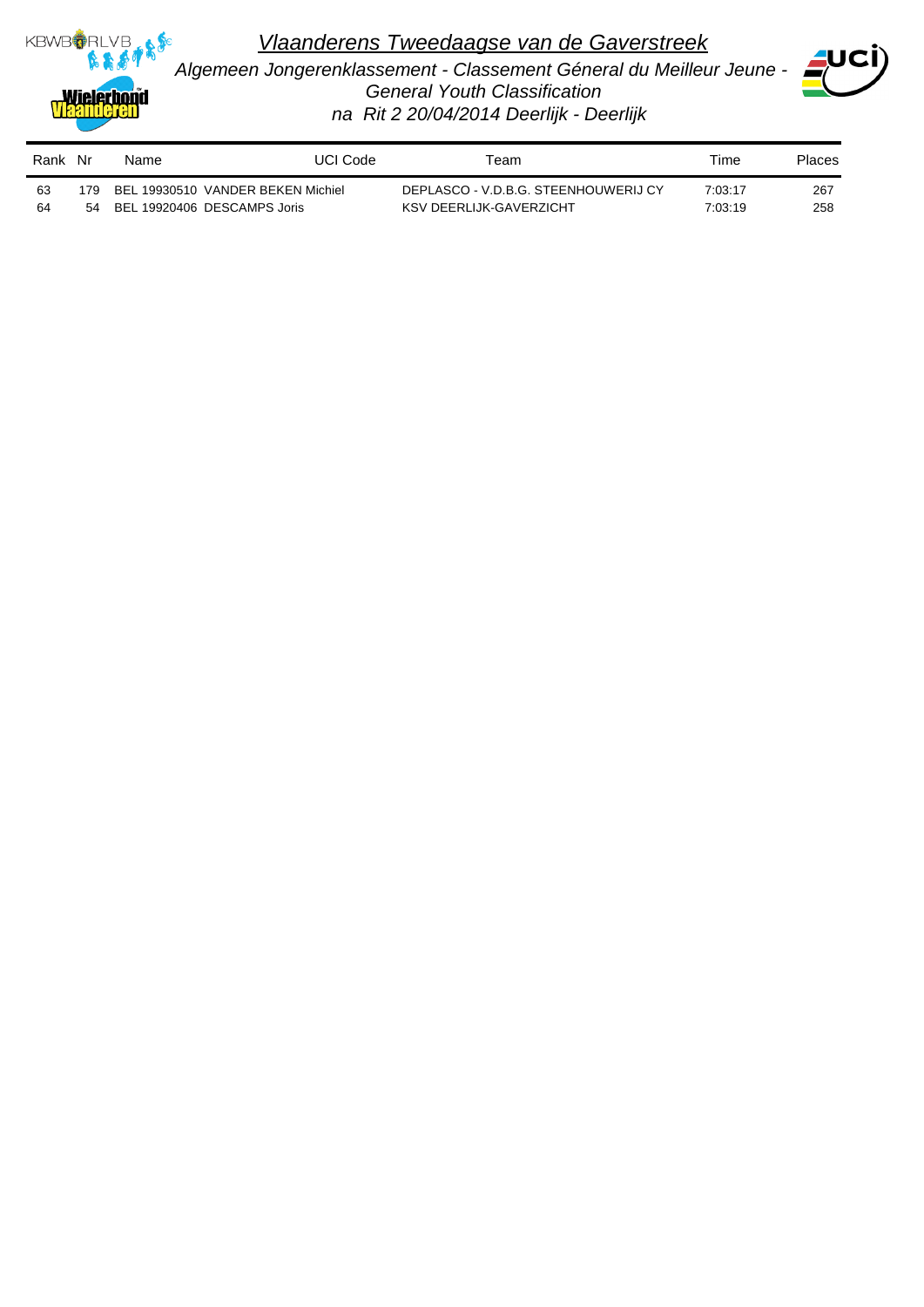

 *Bergklassement - Classement général du Meilleur Grimpeur - General Mountain Classification*



*na Rit 2 20/04/2014 Deerlijk - Deerlijk*

| Rank Nr        |     | Name                | Team                                | Points |
|----------------|-----|---------------------|-------------------------------------|--------|
| $\mathbf{1}$   |     | 125 DE DECKER Bjorn | <b>CIBEL</b>                        | 20     |
| 2              | 187 | TERPSTRA Mike       | CROFORD CYCLING TEAM                | 11     |
| 3              |     | 123 NAESEN Oliver   | <b>CIBEL</b>                        | 11     |
| $\overline{4}$ | 19  | <b>DRUYTS Gerry</b> | TEAM 3M                             | 8      |
| 5              |     | 120 OERLEMANS Tom   | CYCLING TEAM BCV - WORKS-SOENENS    | 4      |
| 6              |     | 124 ONGENA Thomas   | <b>CIBEL</b>                        | 4      |
| 7              |     | 139 DEWEER Jochen   | VL TECHNICS - ABUTRIEK CYCLING TEAM | 3      |
| 8              |     | 141 CLAEYS Dimitri  | VL TECHNICS - ABUTRIEK CYCLING TEAM |        |
| 9              |     | 23 STEVENS Timothy  | TEAM 3M                             |        |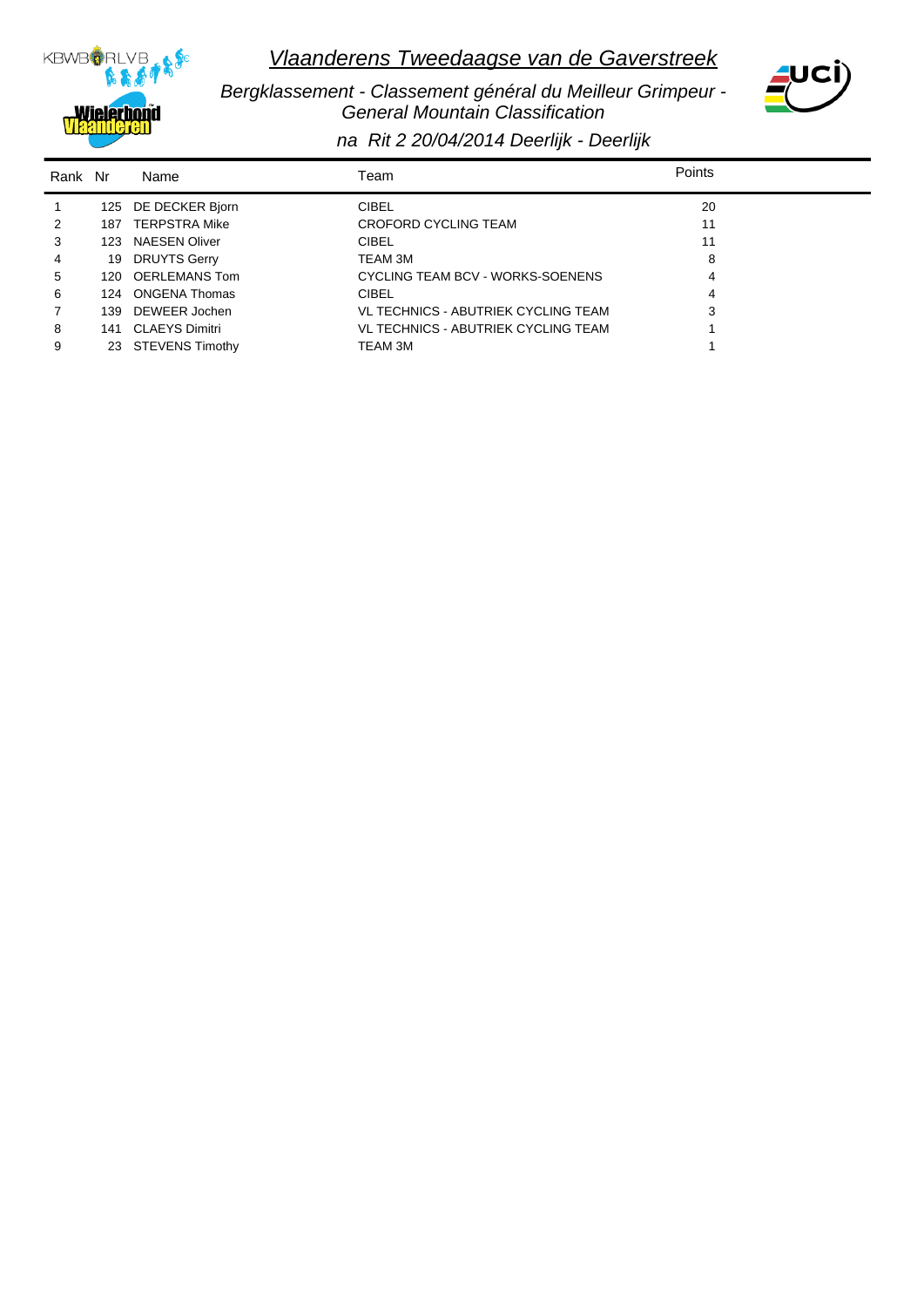

*Rit 2 20/04/2014 Deerlijk Deerlijk*



 *Tussenspurten - Rushes*

**KBWB**ORLVB

**Wielerbond** 

Spo

| Rank Nr       |      | Name                       | Team                                | Points | <b>Bonification</b> |
|---------------|------|----------------------------|-------------------------------------|--------|---------------------|
| <u>Rush 1</u> |      |                            |                                     |        |                     |
|               | 116. | VAN CAUWENERGHE Christophe | CYCLING TEAM BCV - WORKS-SOENENS    |        | 0.00.03             |
| 2             | 193  | <b>HUENDERS Mitchell</b>   | WV NOORD HOLLAND-RUITER DAKKAPELLEN | 0      | 0.00.02             |
| 3             | 184  | <b>LEGLEY Matthias</b>     | <b>ESEG DOUAL</b>                   |        | 0:00:01             |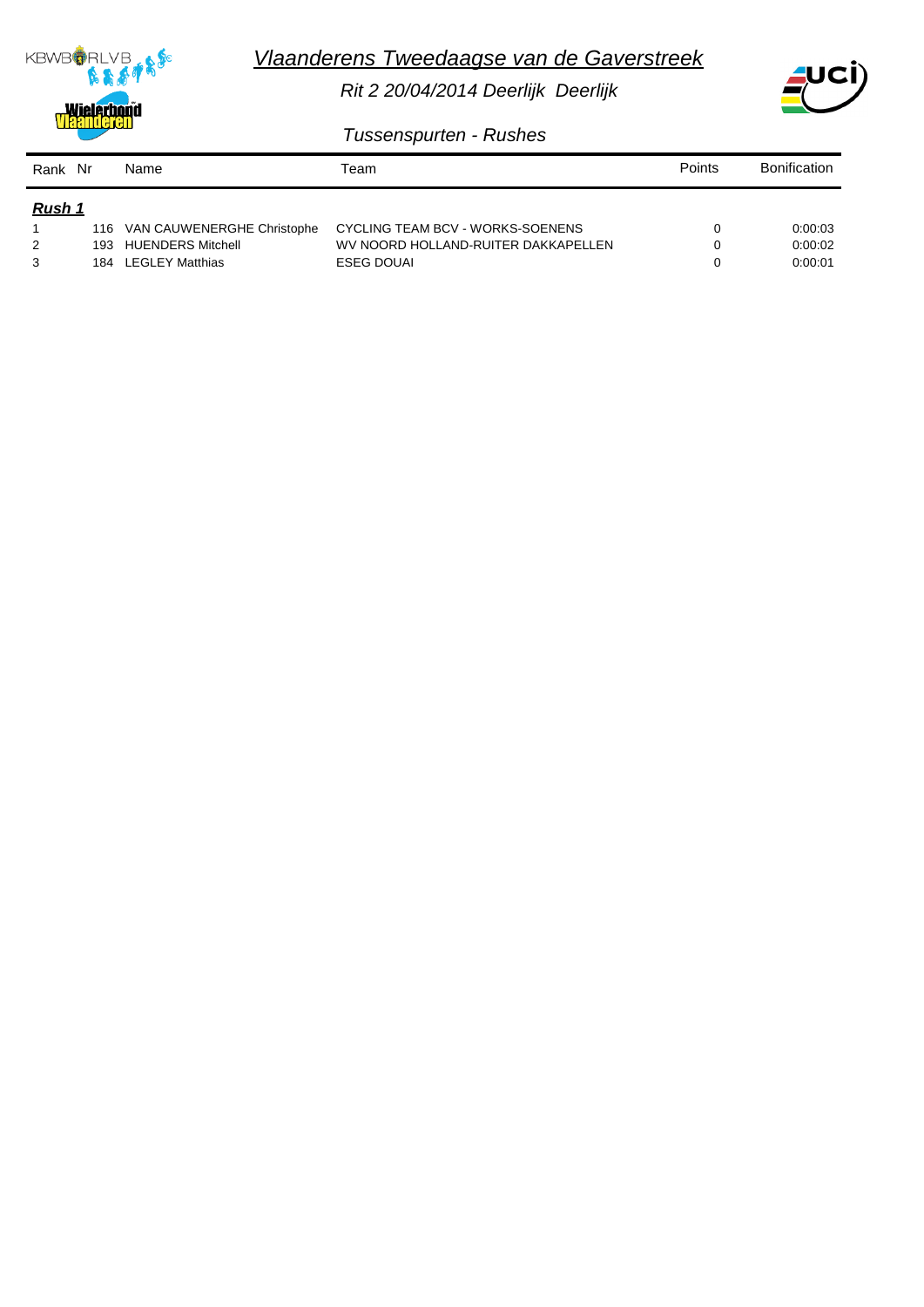



*Ploegen klassement-Classement par équipes- Team Classification*

## *Rit 2 20/04/2014 Deerlijk Deerlijk*

|                   | Rank Team                                  |   | Time       | Places | 1st rider      |
|-------------------|--------------------------------------------|---|------------|--------|----------------|
| 1                 | TEAM 3M                                    |   | 3 9:47:21  | 51     | $\overline{2}$ |
| 2                 | <b>VL TECHNICS - ABUTRIEK CYCLING TEAM</b> | 3 | 9:47:21    | 66     | 8              |
| 3                 | LOTTO BELISOL U23                          | 3 | 9:47:21    | 69     | 6              |
| 4                 | <b>JOSAN - TO WIN CYCLING TEAM</b>         | 3 | 9:47:21    | 81     | 20             |
| 5                 | CYCLING TEAM BCV - WORKS-SOENENS           | 3 | 9:47:21    | 82     | 9              |
| 6                 | <b>CROFORD CYCLING TEAM</b>                | 3 | 9:47:21    | 88     | 12             |
| 7                 | BAGUET - M.I.B.A. POORTEN - INDULEK CYCLIN | 3 | 9:47:21    | 94     | 22             |
| 8                 | VASTGOEDSERVICE - GOLDEN PALACE CONTI      | 3 | 9:47:21    | 105    | $\mathbf{1}$   |
| 9                 | <b>COLOR CODE - BIOWANZE</b>               | 3 | 9:47:21    | 105    | 4              |
| 10                | EFC-OMEGA PHARMA-QUICK.STEP                | 3 | 9:47:21    | 105    | $\overline{7}$ |
| 11                | FCP - GLASCENTRA - TOPS ANTIEK CT          | 3 | 9:47:21    | 105    | 11             |
| $12 \overline{ }$ | T.PALM - PÔLE CONTINENTAL WALLON           | 3 | 9:47:21    | 105    | 28             |
| 13                | UNITED CYCLING TEAM SINT TRUIDEN           | 3 | 9:47:21    | 106    | 24             |
| 14                | <b>CIBEL</b>                               | 3 | 9:47:28    | 107    | 5              |
| 15                | WETTERSE DAKWERKEN-TRAWOBO-VDM CT          | 3 | 9:50:18    | 150    | 14             |
| 16                | <b>ESEG DOUAL</b>                          | 3 | 9:50:18    | 166    | 44             |
| 17                | <b>KSV DEERLIJK-GAVERZICHT</b>             | 3 | 9:53:15    | 183    | 17             |
| 18                | DOVY KEUKENS-VIND!-FCC                     | 3 | 9:53:25    | 202    | 18             |
| 19                | WIELERTEAM DECOCK-WONINGBOUW VANDE         | 3 | 9:54:41    | 169    | 15             |
| 20                | VAN DER VURST DEVELOPMENT TEAM             | 3 | 9:54:41    | 171    | 21             |
| 21                | <b>CYCLING TEAM ZUIDWEST</b>               | 3 | 9:56:22    | 281    | 79             |
| 22                | DOUCHY-THALASSA CYCLING TEAM OOSTEND       | 3 | 9:57:38    | 230    | 36             |
| 23                | ROYAL VELO-CLUB OTTIGNIES                  | 3 | 9:57:38    | 237    | 25             |
| 24                | CT TOMACC                                  | 3 | 9:57:45    | 262    | 69             |
| 25                | V.Z.W. ROYAL ANTWERP BICYCLE CLUB          |   | 3 10:00:40 | 300    | 77             |
| 26                | CT 2020                                    |   | 3 10:02:01 | 268    | 35             |
| 27                | DEPLASCO - V.D.B.G. STEENHOUWERIJ CYCLI    |   | 3 10:09:21 | 346    | 108            |